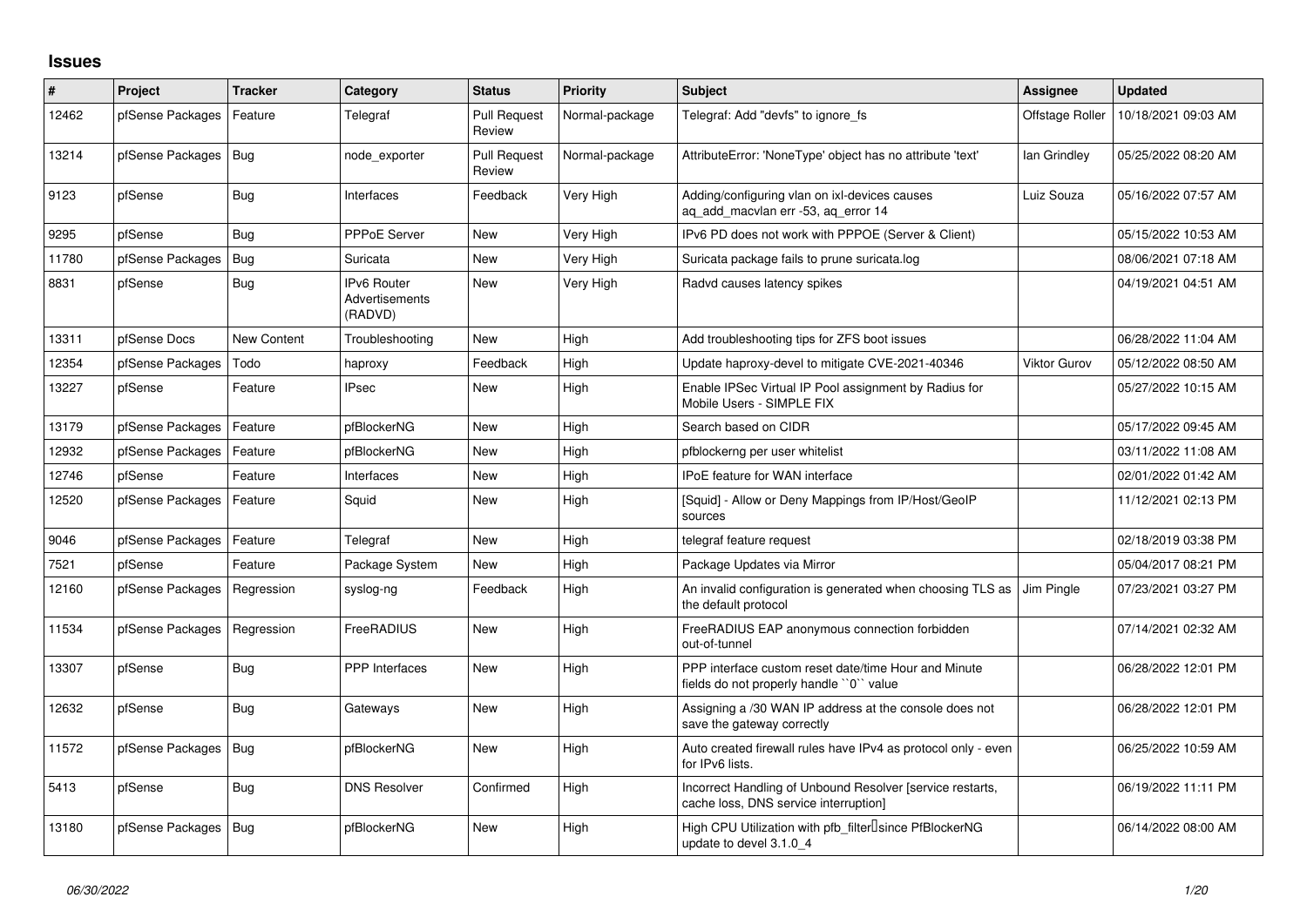| #     | Project          | <b>Tracker</b> | Category                    | <b>Status</b>                 | <b>Priority</b> | <b>Subject</b>                                                                                                                                                                   | Assignee              | <b>Updated</b>      |
|-------|------------------|----------------|-----------------------------|-------------------------------|-----------------|----------------------------------------------------------------------------------------------------------------------------------------------------------------------------------|-----------------------|---------------------|
| 9136  | pfSense          | Bug            | DHCP (IPv6)                 | New                           | High            | IPv6 Tracking Interfaces Lose IPv6 Address in Certain<br>Cases                                                                                                                   |                       | 04/21/2022 12:39 PM |
| 12979 | pfSense Packages | <b>Bug</b>     | Snort                       | <b>Pull Request</b><br>Review | High            | Snort Rules Update Process Using Deprecated FreeBSD<br><b>Subdirectory Name</b>                                                                                                  | <b>Bill Meeks</b>     | 03/24/2022 09:02 AM |
| 12853 | pfSense          | <b>Bug</b>     | <b>NAT Reflection</b>       | Feedback                      | High            | Network Address Translation - Pure NAT pfsense freeze<br>after reboot                                                                                                            |                       | 02/22/2022 08:40 AM |
| 12732 | pfSense Packages | Bug            | squidguard                  | <b>New</b>                    | High            | Squid https filtering squidguard acl target list - erratic<br>behaviour                                                                                                          |                       | 01/26/2022 09:11 AM |
| 12607 | pfSense Plus     | Bug            | Hardware / Drivers          | New                           | High            | Instability with Snort Inline with AWS Instances                                                                                                                                 |                       | 01/10/2022 09:03 PM |
| 12608 | pfSense Packages | Bug            | WireGuard                   | New                           | High            | WireGuard tunnels monitored by dpinger causing system to<br>stop routing completely in certain situations                                                                        | Christian<br>McDonald | 12/16/2021 03:14 PM |
| 11135 | pfSense Packages | Bug            | haproxy                     | Feedback                      | High            | HAproxy OCSP reponse crontab bug                                                                                                                                                 | <b>Viktor Gurov</b>   | 09/10/2021 11:51 AM |
| 11992 | pfSense          | <b>Bug</b>     | <b>Virtual IP Addresses</b> | Confirmed                     | High            | GRE Tunnel - Does not work with a virtual IP as endpoint                                                                                                                         |                       | 06/04/2021 01:16 AM |
| 11936 | pfSense Packages | Bug            | <b>FRR</b>                  | Incomplete                    | High            | FRR does not connect BGP when using password                                                                                                                                     |                       | 05/19/2021 08:12 AM |
| 11563 | pfSense Packages | Bug            | <b>BIND</b>                 | New                           | High            | BIND GUI writes TXT records > 255 characters                                                                                                                                     |                       | 02/27/2021 07:11 AM |
| 11158 | pfSense Packages | Bug            | <b>FRR</b>                  | New                           | High            | <b>FRR Prefix Lists</b>                                                                                                                                                          |                       | 12/30/2020 04:55 PM |
| 8964  | pfSense          | Bug            | <b>IPsec</b>                | New                           | High            | IPsec async cryptography advanced setting - TCP traffic<br>not passing through                                                                                                   | Luiz Souza            | 12/08/2020 12:09 PM |
| 10760 | pfSense Packages | Bug            | <b>BIND</b>                 | <b>New</b>                    | High            | pfSense BIND 9.14.12 server terminates due to assertion<br>failure                                                                                                               |                       | 07/11/2020 04:53 PM |
| 10252 | pfSense Packages | Bug            | pfBlockerNG                 | <b>New</b>                    | High            | pfblockerng-devel                                                                                                                                                                |                       | 02/11/2020 05:18 PM |
| 9724  | pfSense Packages | l Bug          | pfBlockerNG                 | New                           | High            | pfblockerng-firewall-filter-service-will-not-start                                                                                                                               |                       | 09/05/2019 06:32 AM |
| 8513  | pfSense Packages | Bug            | FreeRADIUS                  | <b>New</b>                    | High            | Freeradius 3.x Idap problem                                                                                                                                                      |                       | 02/18/2019 05:22 PM |
| 6988  | pfSense Packages | Bug            | Snort                       | <b>New</b>                    | High            | SNORT Package PHP memory error                                                                                                                                                   |                       | 06/28/2018 10:00 PM |
| 8438  | pfSense Packages | <b>Bug</b>     | haproxy                     | <b>New</b>                    | High            | haproxy: can't use ACL for cert with http-response actions                                                                                                                       |                       | 05/24/2018 01:12 PM |
| 8158  | pfSense          | Bug            | Interfaces                  | New                           | High            | IPv6 Track Interface issue with more than one<br>WAN-Gateway and a number of internal interfaces at least<br>track interface from one interface does not work on regular<br>base |                       | 12/03/2017 09:00 AM |
| 8089  | pfSense          | Bug            | Interfaces                  | <b>New</b>                    | High            | VLAN page breaks after config restore to new hardware.                                                                                                                           |                       | 11/21/2017 01:38 PM |
| 8050  | pfSense          | <b>Bug</b>     | Interfaces                  | New                           | High            | Enabling bridge while interfaces have link freezes console                                                                                                                       |                       | 11/03/2017 04:38 PM |
| 7730  | pfSense          | Bug            | Interfaces                  | New                           | High            | 2.3.4 1 greX: loop detected when hit save on filter rules or<br>interfaces                                                                                                       |                       | 07/27/2017 08:16 AM |
| 7388  | pfSense Packages | Bug            | Suricata                    | <b>New</b>                    | High            | Suricata does not property recognize MTU for PPPOE<br>interfaces                                                                                                                 |                       | 03/15/2017 05:17 AM |
| 5355  | pfSense          | <b>Bug</b>     | <b>IPsec</b>                | New                           | High            | on Dynamic WAN IP (DHCP Client) it takes 10 minutes<br>before Phase1 reconnects                                                                                                  |                       | 07/08/2016 10:29 PM |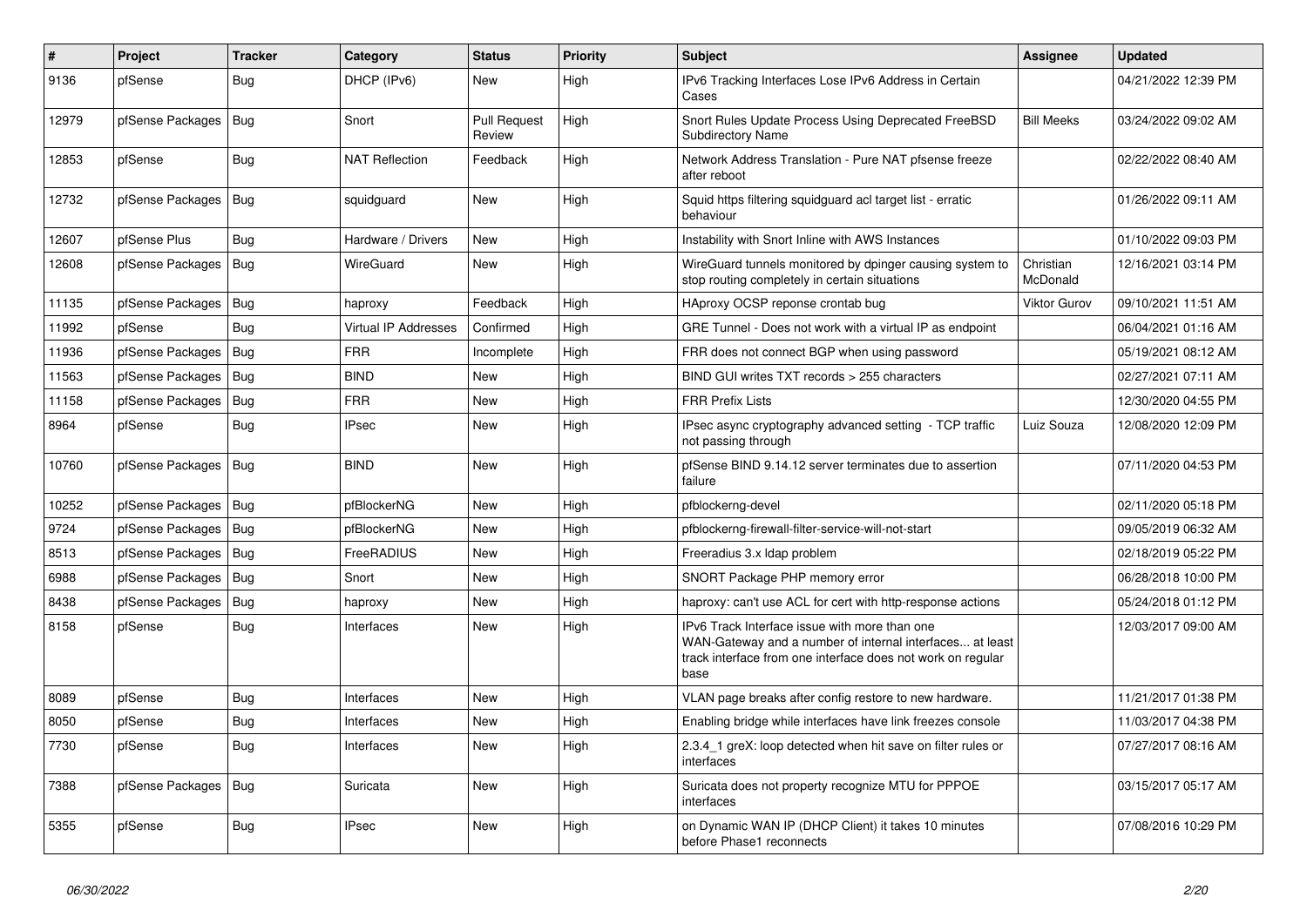| #     | Project      | <b>Tracker</b>     | Category                 | <b>Status</b>                 | <b>Priority</b> | <b>Subject</b>                                                                                          | Assignee              | <b>Updated</b>      |
|-------|--------------|--------------------|--------------------------|-------------------------------|-----------------|---------------------------------------------------------------------------------------------------------|-----------------------|---------------------|
| 4845  | pfSense      | <b>Bug</b>         | CARP                     | Confirmed                     | High            | CARP preemption doesn't switch to backup where<br>connectivity between systems is lost but not NIC link |                       | 07/28/2015 07:55 AM |
| 13187 | pfSense      | Documentation      | Upgrade                  | <b>New</b>                    | Normal          | Azure Frequently asked questions                                                                        |                       | 05/20/2022 06:52 AM |
| 12535 | pfSense      | Documentation      | Routing                  | New                           | Normal          | Negate Rules function does not match the description                                                    |                       | 11/19/2021 02:03 PM |
| 11139 | pfSense      | Documentation      | Interfaces               | <b>New</b>                    | Normal          | <b>Bridges and VLANs</b>                                                                                |                       | 12/07/2020 12:32 PM |
| 13270 | pfSense Docs | <b>New Content</b> | OpenVPN                  | <b>Pull Request</b><br>Review | Normal          | OpenVPN client gateway is incorrect when the server does<br>not push routes                             | Marcos<br>Mendoza     | 06/26/2022 12:54 PM |
| 13211 | pfSense Docs | <b>New Content</b> | OpenVPN                  | Feedback                      | Normal          | OpenVPN DCO Documentation                                                                               | Jim Pingle            | 06/15/2022 10:42 AM |
| 13205 | pfSense Docs | <b>New Content</b> | Backup / Restore         | Feedback                      | Normal          | <b>ZFS Boot Environment documentation</b>                                                               | Christian<br>McDonald | 05/31/2022 10:55 AM |
| 13223 | pfSense Docs | New Content        | Routing / Gateways       | Feedback                      | Normal          | Document new gateway state killing behavior                                                             | Jim Pingle            | 05/27/2022 01:59 PM |
| 12597 | pfSense Docs | New Content        | Hardware                 | New                           | Normal          | How to reset IPMI settings and password for Netgate<br>appliances                                       |                       | 05/07/2022 12:33 PM |
| 13016 | pfSense Docs | New Content        | Virtualization           | New                           | Normal          | Workaround for bandwith issues since 2.6 when installed in<br>Hyper-V                                   |                       | 04/01/2022 01:06 PM |
| 12791 | pfSense Docs | New Content        | Diagnostics              | New                           | Normal          | Diagnostic Information for Support (pfSense)                                                            |                       | 02/13/2022 08:49 PM |
| 12565 | pfSense Docs | New Content        | OpenVPN                  | New                           | Normal          | Document new "Duplicate Connection Limit" option on<br>OpenVPN server instances                         | Jim Pingle            | 12/06/2021 08:07 AM |
| 11739 | pfSense Docs | New Content        | <b>High Availability</b> | New                           | Normal          | Manual Outbound NAT rules in HA setup                                                                   |                       | 07/09/2021 08:26 AM |
| 9369  | pfSense Docs | New Content        | Packages                 | New                           | Normal          | Document remaining packages                                                                             | Jim Pingle            | 04/14/2021 03:39 PM |
| 11714 | pfSense Docs | <b>New Content</b> | <b>High Availability</b> | New                           | Normal          | Feedback on Troubleshooting - Troubleshooting High<br><b>Availability DHCP Failover</b>                 |                       | 03/21/2021 05:58 PM |
| 11608 | pfSense Docs | New Content        | Products                 | <b>New</b>                    | Normal          | Interfaces order of XG-7100 Quad-Port 10GbE Fiber SFP+<br><b>Installation Kit</b>                       |                       | 03/03/2021 07:14 AM |
| 11172 | pfSense Docs | New Content        | Products                 | New                           | Normal          | Interfaces order of 10 Gigabit Quad-Port SFP+ Intel®<br>X710BM2 Card                                    |                       | 12/18/2020 01:28 PM |
| 11071 | pfSense Docs | <b>New Content</b> | <b>DHCP</b>              | <b>New</b>                    | Normal          | Feedback on Services - IPv6 Router Advertisements                                                       | Jim Pingle            | 12/08/2020 09:25 AM |
| 12978 | pfSense Docs | Correction         | Monitoring               | <b>New</b>                    | Normal          | Correction to iftop section of Monitoring Bandwidth Usage                                               | Jim Pingle            | 03/23/2022 11:18 AM |
| 12400 | pfSense Docs | Correction         | <b>NAT</b>               | New                           | Normal          | NAT 1:1 documentation - multi-wan information                                                           |                       | 03/13/2022 12:53 PM |
| 12861 | pfSense Docs | Correction         | Hardware                 | <b>New</b>                    | Normal          | pfSense hardware tuning guide references obsolete<br>interface loader variable & buffer limits          |                       | 02/23/2022 05:31 PM |
| 12570 | pfSense Docs | Correction         | General                  | <b>New</b>                    | Normal          | Active appliance list missing 6100                                                                      |                       | 12/06/2021 11:41 AM |
| 9370  | pfSense Docs | Correction         | General                  | In Progress                   | Normal          | Update old screenshots                                                                                  | Jim Pingle            | 12/03/2021 09:55 AM |
| 11871 | pfSense Docs | Correction         | Products                 | New                           | Normal          | SG-2100 must be manually power cycled after installation                                                |                       | 10/07/2021 02:19 PM |
| 12098 | pfSense Docs | Correction         | Configuration            | New                           | Normal          | Feedback on pfSense Configuration Recipes - Accessing<br>a CPE/Modem from Inside the Firewall           |                       | 07/02/2021 02:30 AM |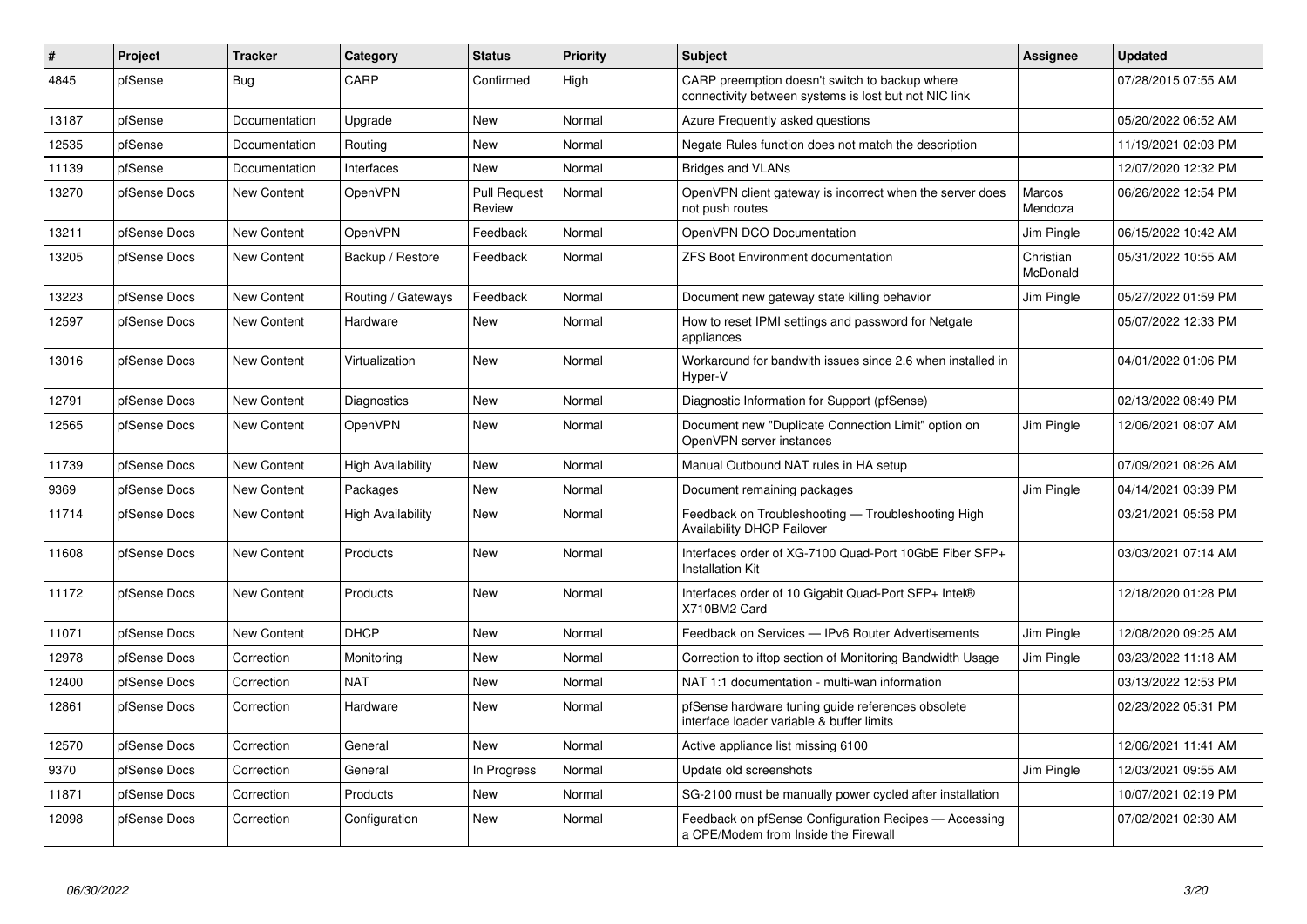| #     | Project          | <b>Tracker</b> | Category                   | <b>Status</b>                 | <b>Priority</b> | <b>Subject</b>                                                                                          | <b>Assignee</b>       | <b>Updated</b>      |
|-------|------------------|----------------|----------------------------|-------------------------------|-----------------|---------------------------------------------------------------------------------------------------------|-----------------------|---------------------|
| 11195 | pfSense Docs     | Correction     | Recipes                    | New                           | Normal          | Feedback on pfSense Configuration Recipes - Accessing<br>a CPE/Modem from Inside the Firewall           | Jim Pingle            | 12/30/2020 01:13 PM |
| 11067 | pfSense Docs     | Correction     | Wireless                   | New                           | Normal          | Feedback on Wireless — Recommended Wireless<br>Hardware                                                 | Jim Pingle            | 11/16/2020 07:17 AM |
| 10924 | pfSense Docs     | Correction     | Recipes                    | <b>New</b>                    | Normal          | Feedback on Virtualization - Virtualizing pfSense with<br>VMware vSphere / ESXi                         | Jim Pingle            | 09/23/2020 03:46 PM |
| 9685  | pfSense Docs     | Correction     | <b>Firewall Rules</b>      | <b>New</b>                    | Normal          | Feedback on Firewall - Floating Rules                                                                   | Jim Pingle            | 09/23/2020 02:57 PM |
| 9374  | pfSense Docs     | Correction     | Recipes                    | New                           | Normal          | Feedback on Virtualization - Virtualizing pfSense with<br>Hyper-V                                       | Jim Pingle            | 09/23/2020 02:40 PM |
| 8852  | pfSense Docs     | Correction     | <b>DHCP</b>                | New                           | Normal          | [feedback form] Unclear about "Client Identifier" in a static<br>mapping                                | Jim Pingle            | 09/23/2020 02:30 PM |
| 10821 | pfSense Docs     | Correction     | General                    | New                           | Normal          | Use neutral language alternatives                                                                       | Jim Pingle            | 09/23/2020 10:43 AM |
| 9310  | pfSense Docs     | Correction     | Products                   | New                           | Normal          | Appliances with internal switch need the MAC Address<br>section of their Getting Started guides updated | Jim Pingle            | 09/23/2020 10:24 AM |
| 10482 | pfSense Docs     | Correction     | Virtualization             | New                           | Normal          | In AWS, Get System Log may not show output and Get<br>Instance Screenshot may need to be used           | Jim Pingle            | 04/20/2020 09:07 AM |
| 12782 | pfSense          | Todo           | Build / Release            | <b>New</b>                    | Normal          | Disable compatibility flag                                                                              | <b>Brad Davis</b>     | 06/28/2022 12:01 PM |
| 12431 | pfSense          | Todo           | Web Interface              | <b>Pull Request</b><br>Review | Normal          | GUI pages should use "POST" for AJAX calls, not "GET"                                                   | <b>Viktor Gurov</b>   | 06/28/2022 12:01 PM |
| 13306 | pfSense Packages | Todo           | Nut                        | <b>New</b>                    | Normal          | Update NUT to version 2.8.0 to match FreeBSD Packages                                                   | Denny Page            | 06/27/2022 10:45 AM |
| 12770 | pfSense Docs     | Todo           | <b>Firewall Rules</b>      | <b>Pull Request</b><br>Review | Normal          | Feedback on Firewall - Configuring firewall rules                                                       |                       | 06/27/2022 07:42 AM |
| 13268 | pfSense          | Todo           | Console Menu               | Ready To<br>Test              | Normal          | columns don't align nicely in console with medium-long<br>interface names                               |                       | 06/12/2022 10:32 PM |
| 13255 | pfSense Packages | Todo           | OpenVPN Client<br>Export   | New                           | Normal          | Set PKCS#12 algorithm when exporting OpenVPN ZIP or<br>Windows bundles                                  | Jim Pingle            | 06/08/2022 10:37 AM |
| 13236 | pfSense Docs     | Todo           | Products                   | <b>New</b>                    | Normal          | Document link speed limitations with igc and ix on<br>6100/4100                                         |                       | 05/31/2022 05:53 PM |
| 12756 | pfSense Docs     | Todo           | WireGuard                  | New                           | Normal          | Feedback on pfSense Configuration Recipes - WireGuard<br>Remote Access VPN Configuration Example        | Christian<br>McDonald | 05/31/2022 11:42 AM |
| 13229 | pfSense Docs     | Todo           | <b>Captive Portal</b>      | Feedback                      | Normal          | Update documentation for IPFW to PF transition for Limiters<br>and Captive Portal                       | Jim Pingle            | 05/27/2022 03:04 PM |
| 13108 | pfSense Docs     | Todo           | Installation /<br>Upgrades | New                           | Normal          | ZFS filesystem implications                                                                             | Jim Pingle            | 04/27/2022 03:18 PM |
| 13058 | pfSense          | Todo           | Rules / NAT                | New                           | Normal          | Add static routes and directly connected networks back to<br>policy route negation rules                |                       | 04/13/2022 08:05 AM |
| 13020 | pfSense Docs     | Todo           | <b>Firewall Rules</b>      | New                           | Normal          | easyrule command documentation should document<br>permissible wildcards                                 | Jim Pingle            | 04/04/2022 08:01 AM |
| 12980 | pfSense Docs     | Todo           | OpenVPN                    | Feedback                      | Normal          | Add warnings against OpenVPN Shared Key mode                                                            | Jim Pingle            | 03/24/2022 02:11 PM |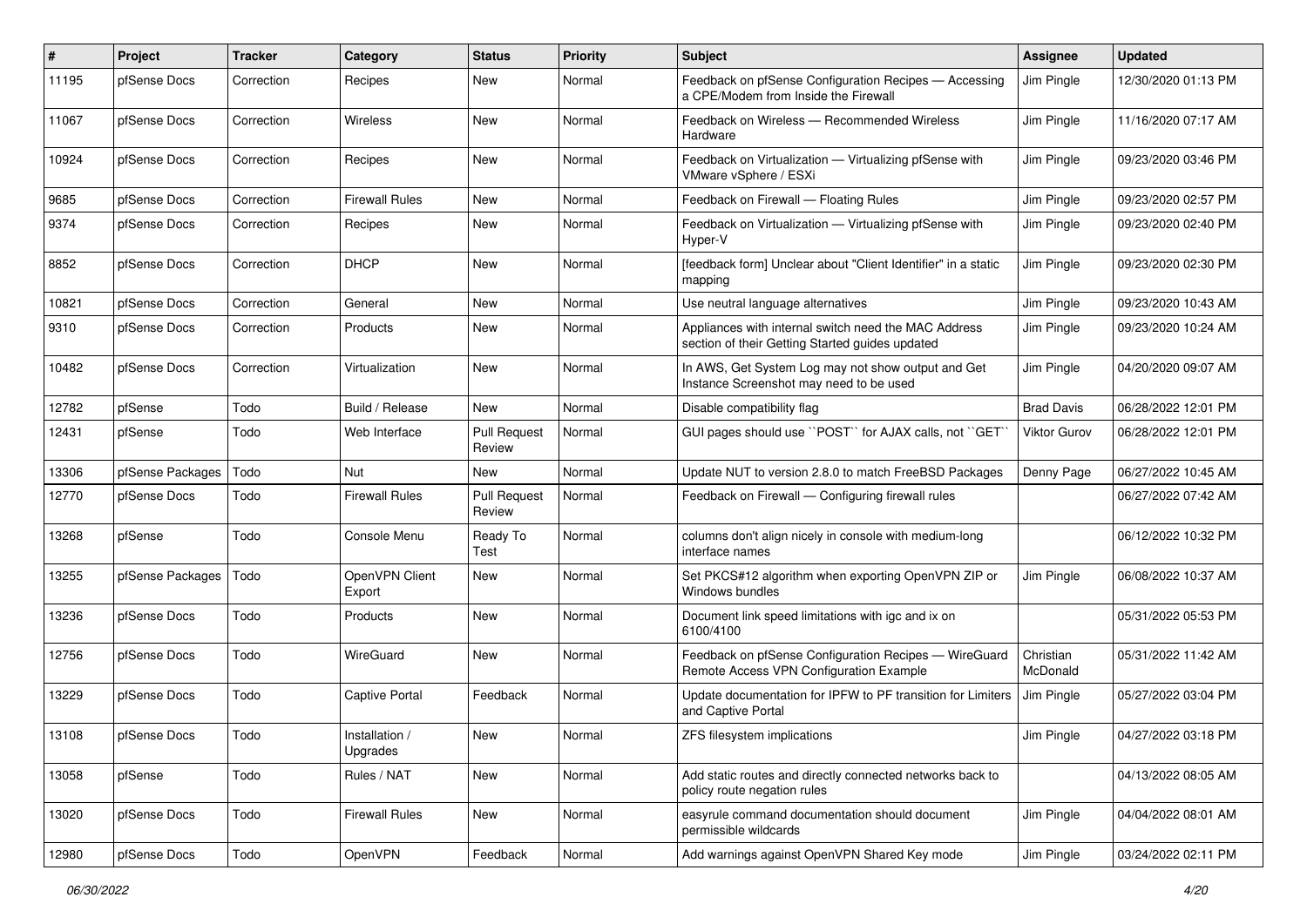| $\vert$ # | Project          | <b>Tracker</b> | Category                    | <b>Status</b>                 | Priority | <b>Subject</b>                                                                                              | Assignee            | <b>Updated</b>      |
|-----------|------------------|----------------|-----------------------------|-------------------------------|----------|-------------------------------------------------------------------------------------------------------------|---------------------|---------------------|
| 12865     | pfSense Packages | Todo           | <b>RRD Summary</b>          | Feedback                      | Normal   | <b>RRD Summary improvements</b>                                                                             | <b>Viktor Gurov</b> | 03/04/2022 12:20 PM |
| 12883     | pfSense Docs     | Todo           | <b>DNS</b>                  | <b>New</b>                    | Normal   | Feedback on Services - DNS Resolver - Host Overrides                                                        |                     | 02/28/2022 07:54 PM |
| 12806     | pfSense Packages | Todo           | node_exporter               | New                           | Normal   | Update node exporter to 1.3.1                                                                               |                     | 02/15/2022 05:26 PM |
| 9200      | pfSense Packages | Todo           | <b>ACME</b>                 | New                           | Normal   | Add DNS support for Google domain to Acme manager                                                           | Jim Pingle          | 02/15/2022 03:16 AM |
| 12787     | pfSense Docs     | Todo           | <b>IPsec</b>                | <b>New</b>                    | Normal   | Feedback on pfSense Configuration Recipes - Routing<br>Internet Traffic Through a Site-to-Site IPsec Tunnel |                     | 02/11/2022 11:28 PM |
| 12243     | pfSense          | Todo           | Package System              | <b>New</b>                    | Normal   | Implement "``plugin_interfaces()`"                                                                          |                     | 02/07/2022 03:50 AM |
| 12351     | pfSense Packages | Todo           | pfBlockerNG                 | Feedback                      | Normal   | Remove non-functional feeds                                                                                 | <b>Viktor Gurov</b> | 02/04/2022 02:29 PM |
| 12717     | pfSense Packages | Todo           | Squid                       | New                           | Normal   | Squid 5.x Branch                                                                                            |                     | 01/25/2022 06:24 PM |
| 12659     | pfSense Docs     | Todo           | Hardware                    | New                           | Normal   | Feedback on Hardware - Hardware Tuning and<br>Troubleshooting - Flow Control for ix                         |                     | 01/16/2022 10:22 AM |
| 12461     | pfSense Docs     | Todo           | Hardware                    | New                           | Normal   | Improve macOS Serial Command Instructions                                                                   |                     | 10/15/2021 03:47 PM |
| 12459     | pfSense          | Todo           | <b>Virtual IP Addresses</b> | <b>New</b>                    | Normal   | Add IP Alias subnet input validation                                                                        |                     | 10/15/2021 09:35 AM |
| 12162     | pfSense Docs     | Todo           | Products                    | New                           | Normal   | Add "usb reset" as possible solution for non-booting flash<br>drives on the SG-1100                         |                     | 10/07/2021 02:19 PM |
| 12427     | pfSense Packages | Todo           | haproxy                     | <b>New</b>                    | Normal   | ha-proxy: action order in the GUI is not keeped in the<br>resulting ha-proxy configuration                  |                     | 10/06/2021 07:02 AM |
| 12411     | pfSense Docs     | Todo           | <b>High Availability</b>    | <b>New</b>                    | Normal   | Feedback on High Availability - pfSense XML-RPC Config<br><b>Sync Overview</b>                              |                     | 09/29/2021 10:39 AM |
| 12402     | pfSense Docs     | Todo           | Configuration               | <b>New</b>                    | Normal   | Feedback on Configuration - Advanced Configuration<br>Options - Notifications                               |                     | 09/24/2021 12:46 AM |
| 12395     | pfSense Docs     | Todo           | Packages                    | New                           | Normal   | Feedback on Packages - FRR Package - Border<br>Gateway Protocol - BGP Required Information                  |                     | 09/21/2021 04:32 PM |
| 12367     | pfSense          | Todo           | Installer                   | <b>New</b>                    | Normal   | ZFS: Do not show memstick disk on target list                                                               |                     | 09/13/2021 07:37 AM |
| 12268     | pfSense Docs     | Todo           | <b>Firewall Rules</b>       | New                           | Normal   | Feedback on Firewall - Aliases                                                                              |                     | 08/17/2021 12:55 AM |
| 12176     | pfSense          | Todo           | Interfaces                  | <b>Pull Request</b><br>Review | Normal   | Hide WireGuard interfaces on appropriate pages                                                              |                     | 08/11/2021 12:52 AM |
| 12237     | pfSense Docs     | Todo           | Hardware                    | <b>New</b>                    | Normal   | Feedback on Hardware - Hardware Tuning and<br>Troubleshooting                                               |                     | 08/10/2021 03:13 AM |
| 12063     | pfSense Docs     | Todo           | Dynamic DNS                 | <b>New</b>                    | Normal   | Feedback on Services - Dynamic DNS - Configuring<br>RFC 2136 Dynamic DNS updates                            |                     | 06/18/2021 06:24 PM |
| 11944     | pfSense Docs     | Todo           | Packages                    | New                           | Normal   | Feedback on Packages - FRR Package - Bidirectional<br><b>Forwarding Detection</b>                           |                     | 05/21/2021 12:57 AM |
| 11280     | pfSense          | Todo           | WireGuard                   | New                           | Normal   | Add WireGuard to ALTQ list                                                                                  |                     | 04/27/2021 12:32 PM |
| 11648     | pfSense Docs     | Todo           | Packages                    | New                           | Normal   | Feedback on Packages - AWS VPC Wizard - pfSense<br><b>Plus Configuration Details</b>                        |                     | 03/10/2021 06:30 AM |
| 11622     | pfSense Docs     | Todo           | <b>IPsec</b>                | New                           | Normal   | Update pfSense VPC VPN Configuration Wizard docs                                                            |                     | 03/04/2021 09:36 AM |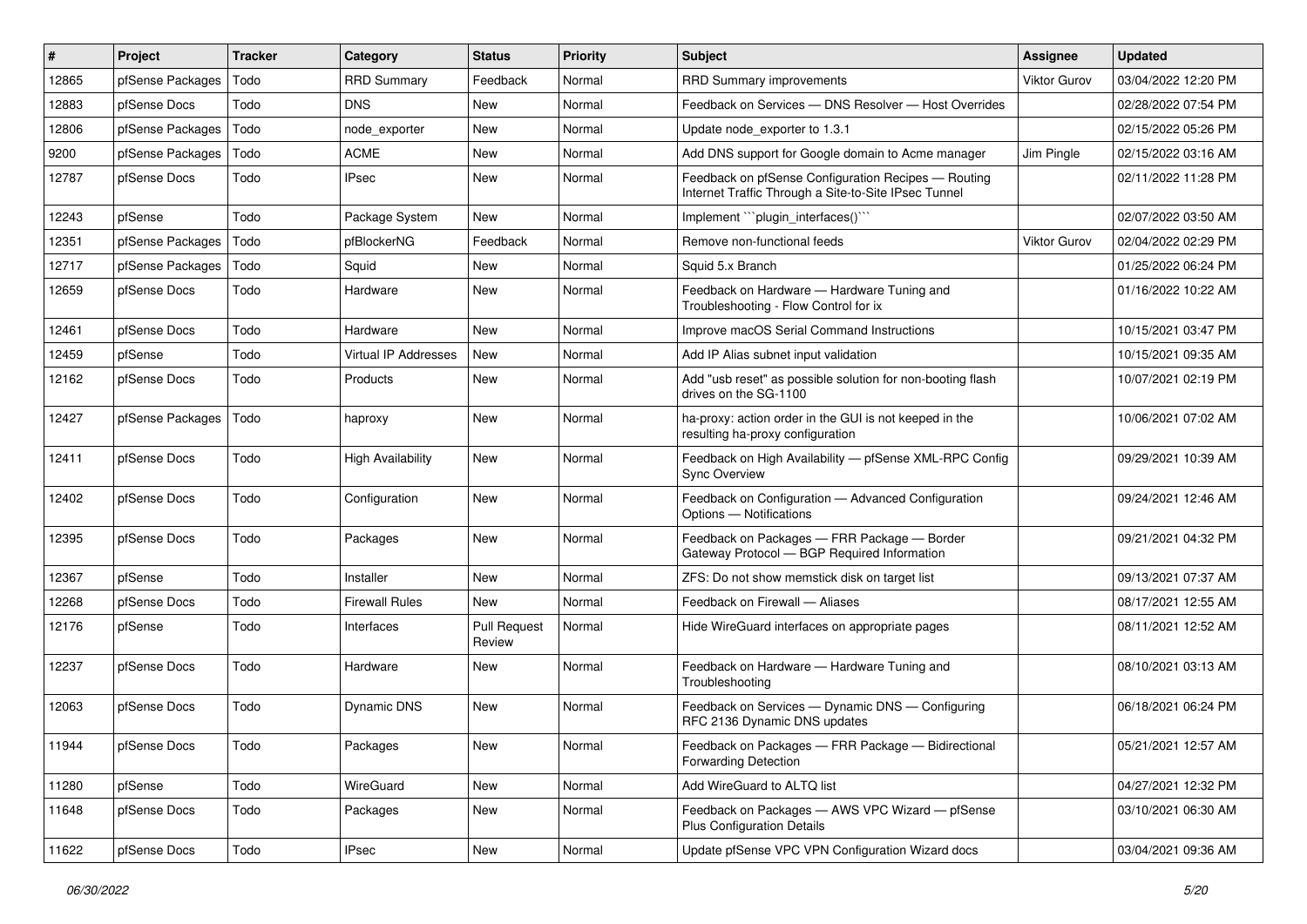| ∦     | Project                    | <b>Tracker</b> | Category                        | <b>Status</b>                 | <b>Priority</b> | <b>Subject</b>                                                             | Assignee            | <b>Updated</b>      |
|-------|----------------------------|----------------|---------------------------------|-------------------------------|-----------------|----------------------------------------------------------------------------|---------------------|---------------------|
| 7385  | pfSense                    | Todo           | Web Interface                   | New                           | Normal          | Sanitize PHP includes                                                      |                     | 08/13/2019 03:22 PM |
| 6332  | pfSense                    | Todo           | Web Interface                   | <b>New</b>                    | Normal          | Upgrade encryption options to cover current range of<br>recommendations    |                     | 08/13/2019 02:34 PM |
| 6501  | pfSense                    | Todo           | Web Interface                   | <b>New</b>                    | Normal          | Tightening up subnet expansion                                             |                     | 08/13/2019 01:23 PM |
| 5902  | pfSense                    | Todo           | Configuration<br>Backend        | <b>New</b>                    | Normal          | Use a common place for default values                                      |                     | 08/13/2019 12:53 PM |
| 1940  | pfSense                    | Todo           | Logging                         | New                           | Normal          | Integrate rSyslogd                                                         |                     | 07/06/2018 02:11 PM |
| 33    | pfSense                    | Todo           | User Manager /<br>Privileges    | New                           | Normal          | L2TP users integration with user manager                                   |                     | 02/06/2016 04:53 AM |
| 32    | pfSense                    | Todo           | User Manager /<br>Privileges    | <b>New</b>                    | Normal          | PPPoE Server users integration with user manager                           |                     | 02/06/2016 04:53 AM |
| 5445  | pfSense                    | Todo           | Web Interface                   | New                           | Normal          | Improve banner for "background activity"                                   |                     | 02/06/2016 04:43 AM |
| 2099  | pfSense                    | Todo           | CARP                            | <b>New</b>                    | Normal          | Remove "queue" from CARP traffic                                           |                     | 01/19/2012 10:59 AM |
| 1521  | pfSense                    | Todo           | Routing                         | New                           | Normal          | Investigate FreeBSD route metric support for future versions               |                     | 05/12/2011 11:28 AM |
| 13304 | pfSense                    | Feature        | <b>Traffic Shaper</b><br>(ALTQ) | <b>Pull Request</b><br>Review | Normal          | Add Broadcom Netextreme II (bxe) to the altg capable<br>check              |                     | 06/28/2022 12:01 PM |
| 13245 | pfSense                    | Feature        | Aliases / Tables                | <b>Pull Request</b><br>Review | Normal          | Type column on Alias lists                                                 | Jim Pingle          | 06/28/2022 12:01 PM |
| 13124 | pfSense                    | Feature        | Web Interface                   | <b>Pull Request</b><br>Review | Normal          | Option to wait for interface selection before displaying<br>firewall rules |                     | 06/28/2022 12:01 PM |
| 12768 | pfSense                    | Feature        | Upgrade                         | <b>New</b>                    | Normal          | pfSense-repo: Make sure default config file exists                         |                     | 06/28/2022 12:01 PM |
| 1831  | pfSense                    | Feature        | <b>Captive Portal</b>           | New                           | Normal          | Captive portal IPv6 support                                                | Reid<br>Linnemann   | 06/28/2022 12:01 PM |
| 13305 | pfSense                    | Feature        | Certificates                    | <b>New</b>                    | Normal          | Certificate Revocation page should show expiration date                    |                     | 06/27/2022 10:26 AM |
| 12546 | pfSense Plus               | Feature        | Authentication                  | New                           | Normal          | Add 2FA Support to pfSense Plus Local Database<br>Authentication           |                     | 06/25/2022 05:30 PM |
| 13296 | pfSense                    | Feature        | DHCP (IPv6)                     | New                           | Normal          | Add support for DHCP6 OPTION_PD_EXCLUDE (RFC<br>6603)                      |                     | 06/24/2022 10:10 PM |
| 13297 | pfSense                    | Feature        | Routing                         | <b>New</b>                    | Normal          | Support for Gateway Groups as Static Route destinations                    |                     | 06/24/2022 07:41 AM |
| 13293 | pfSense                    | Feature        | OpenVPN                         | New                           | Normal          | Option to set auth-gen-token in OpenVPN GUI                                |                     | 06/21/2022 02:35 PM |
| 13292 | pfSense Packages   Feature |                | <b>ACME</b>                     | New                           | Normal          | Separator                                                                  |                     | 06/21/2022 12:06 PM |
| 13287 | pfSense                    | Feature        | Configuration<br>Backend        | New                           | Normal          | Encode OpenVPN Custom Options                                              |                     | 06/20/2022 10:33 AM |
| 13284 | pfSense Packages           | Feature        | FreeRADIUS                      | New                           | Normal          | Option to define "Issuer" in OPT configuration.                            | Jakob<br>Nordgarden | 06/19/2022 12:10 PM |
| 13256 | pfSense                    | Feature        | DHCP (IPv4)                     | New                           | Normal          | Better handling of duplicate IPs in static DHCP assignments                |                     | 06/11/2022 04:51 PM |
| 13264 | pfSense                    | Feature        | <b>IPsec</b>                    | New                           | Normal          | IPSec Phase2 select multiple PFS key groups                                |                     | 06/10/2022 04:29 PM |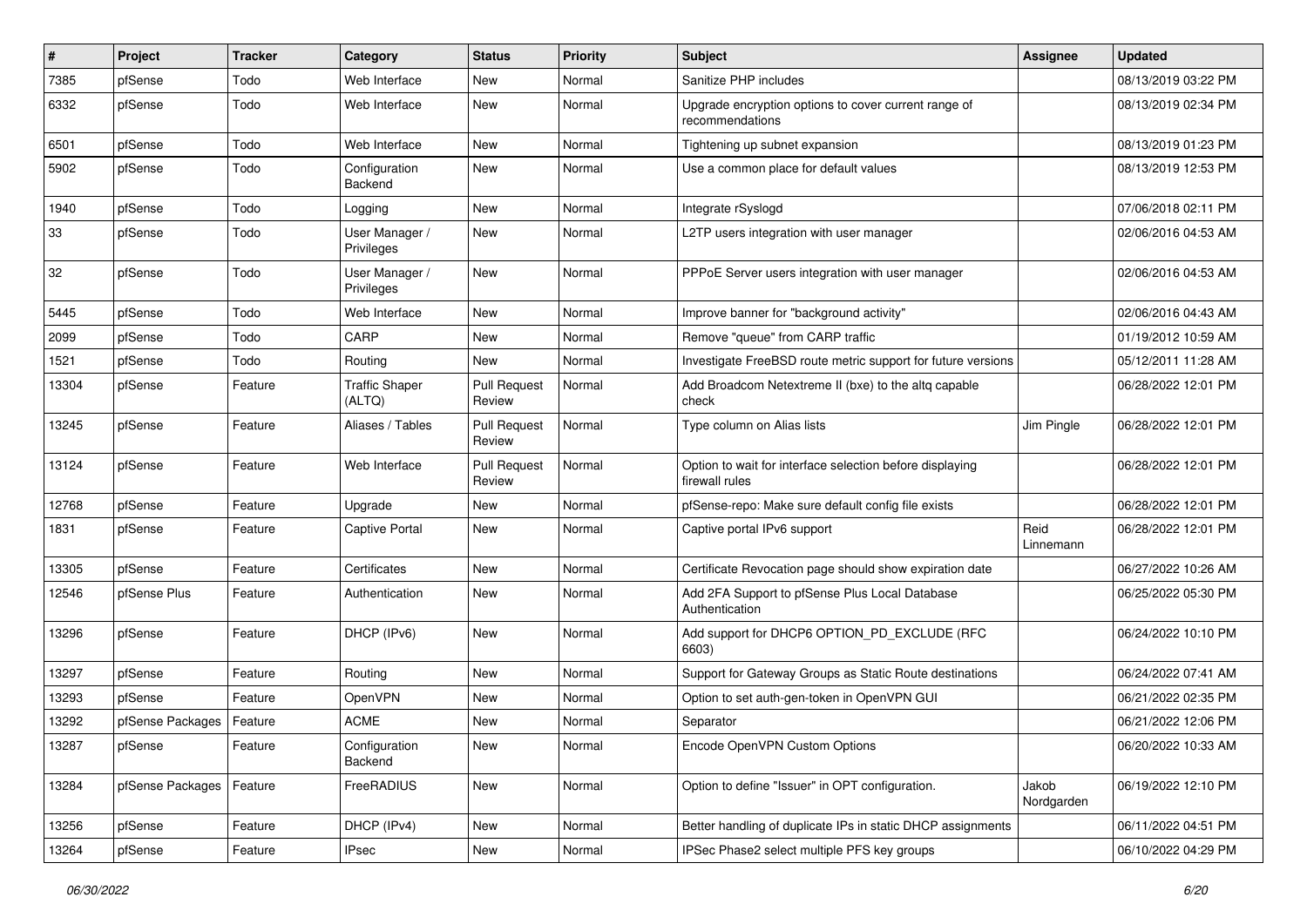| #     | Project          | <b>Tracker</b> | Category               | <b>Status</b>                 | <b>Priority</b> | <b>Subject</b>                                                                                     | Assignee            | <b>Updated</b>      |
|-------|------------------|----------------|------------------------|-------------------------------|-----------------|----------------------------------------------------------------------------------------------------|---------------------|---------------------|
| 13260 | pfSense          | Feature        | Authentication         | <b>New</b>                    | Normal          | Add support for OpenVPN static-challenge                                                           |                     | 06/09/2022 02:04 PM |
| 12963 | pfSense Packages | Feature        | Nmap                   | Feedback                      | Normal          | Run nmap scans in the background                                                                   | Jim Pingle          | 06/06/2022 06:55 PM |
| 13246 | pfSense Packages | Feature        | iperf                  | New                           | Normal          | iperf3 service controls do not work                                                                |                     | 06/05/2022 06:51 PM |
| 13244 | pfSense          | Feature        | Web Interface          | New                           | Normal          | Add help text under Timezone settings in the GUI                                                   |                     | 06/03/2022 01:00 PM |
| 13242 | pfSense          | Feature        | Gateway Monitoring     | New                           | Normal          | Enhancements to static route creation/deletion for dpinger<br>monitor IPs                          |                     | 06/03/2022 11:20 AM |
| 10818 | pfSense Packages | Feature        | New Package<br>Request | New                           | Normal          | <b>UDP Broadcast Relay</b>                                                                         |                     | 05/31/2022 02:13 AM |
| 10242 | pfSense Packages | Feature        | New Package<br>Request | New                           | Normal          | E2guardian Web filtering package                                                                   | <b>Viktor Gurov</b> | 05/30/2022 10:40 AM |
| 12534 | pfSense Plus     | Feature        | Hardware / Drivers     | New                           | Normal          | Generate a ISO Image for Remote Restore of pfSense Plus<br>on the XG-1537 and 1541 units with IPMI |                     | 05/30/2022 10:28 AM |
| 8173  | pfSense          | Feature        | Interfaces             | New                           | Normal          | dhcp6c - RAW Options                                                                               |                     | 05/29/2022 05:34 PM |
| 12658 | pfSense Packages | Feature        | darkstat               | New                           | Normal          | Adding prometheus metrics to darkstat                                                              |                     | 05/27/2022 09:44 PM |
| 9536  | pfSense          | Feature        | DHCP (IPv6)            | New                           | Normal          | Support dynamic prefix in DHCPv6 Server                                                            |                     | 05/25/2022 04:27 AM |
| 13207 | pfSense Packages | Feature        | pfBlockerNG            | New                           | Normal          | The feed column on the Alerts page is confusing                                                    |                     | 05/24/2022 04:56 AM |
| 13201 | pfSense Packages | Feature        | pfBlockerNG            | New                           | Normal          | Add FireHol Security IP Feeds                                                                      |                     | 05/23/2022 06:34 AM |
| 13200 | pfSense Packages | Feature        | pfBlockerNG            | New                           | Normal          | Custom DNS Servers for Alert settings                                                              |                     | 05/23/2022 06:16 AM |
| 13196 | pfSense Packages | Feature        | pfBlockerNG            | New                           | Normal          | remove NoVirusThanks feed                                                                          |                     | 05/23/2022 06:05 AM |
| 13198 | pfSense Packages | Feature        | pfBlockerNG            | New                           | Normal          | Dark Theme Styling issues - Alerts White bar                                                       |                     | 05/23/2022 06:05 AM |
| 13199 | pfSense Packages | Feature        | pfBlockerNG            | New                           | Normal          | Feed groups should not have the first listing in the group bar                                     |                     | 05/23/2022 06:03 AM |
| 13197 | pfSense Packages | Feature        | pfBlockerNG            | <b>New</b>                    | Normal          | Put a Single donation link and a proper patreon lin in the<br>pfBlocker Support Banner / Widget    |                     | 05/23/2022 05:35 AM |
| 13195 | pfSense Packages | Feature        | pfBlockerNG            | <b>New</b>                    | Normal          | Dedicated website for Feed mangement - Community<br>Driven                                         |                     | 05/23/2022 05:22 AM |
| 13165 | pfSense          | Feature        | Dashboard              | <b>Pull Request</b><br>Review | Normal          | Feat: live update for Services dashboard widget                                                    |                     | 05/15/2022 01:48 AM |
| 13160 | pfSense Packages | Feature        | Status_Monitoring      | <b>Pull Request</b><br>Review | Normal          | Option to sort monitoring graph views                                                              |                     | 05/13/2022 12:06 PM |
| 13135 | pfSense Packages | Feature        | pfBlockerNG            | New                           | Normal          | Add dibdot DoH-IP-blocklists feeds                                                                 | <b>Viktor Gurov</b> | 05/08/2022 01:50 AM |
| 13138 | pfSense Packages | Feature        | pfBlockerNG            | New                           | Normal          | DNS over HTTPS/TLS Blocking should be removed from<br>SafeSearch                                   |                     | 05/07/2022 02:52 AM |
| 13137 | pfSense Packages | Feature        | pfBlockerNG            | New                           | Normal          | ckuethe/doh-blocklist.txt add to DoH feeds                                                         |                     | 05/07/2022 02:39 AM |
| 13136 | pfSense Packages | Feature        | pfBlockerNG            | New                           | Normal          | Add crypt0rr DNS-over-HTTPS (DOH) provider list feeds                                              |                     | 05/07/2022 02:27 AM |
| 13063 | pfSense Packages | Feature        | Cellular               | <b>Pull Request</b><br>Review | Normal          | Cellular package shall support more modems and NMEA<br>port                                        |                     | 05/06/2022 02:38 PM |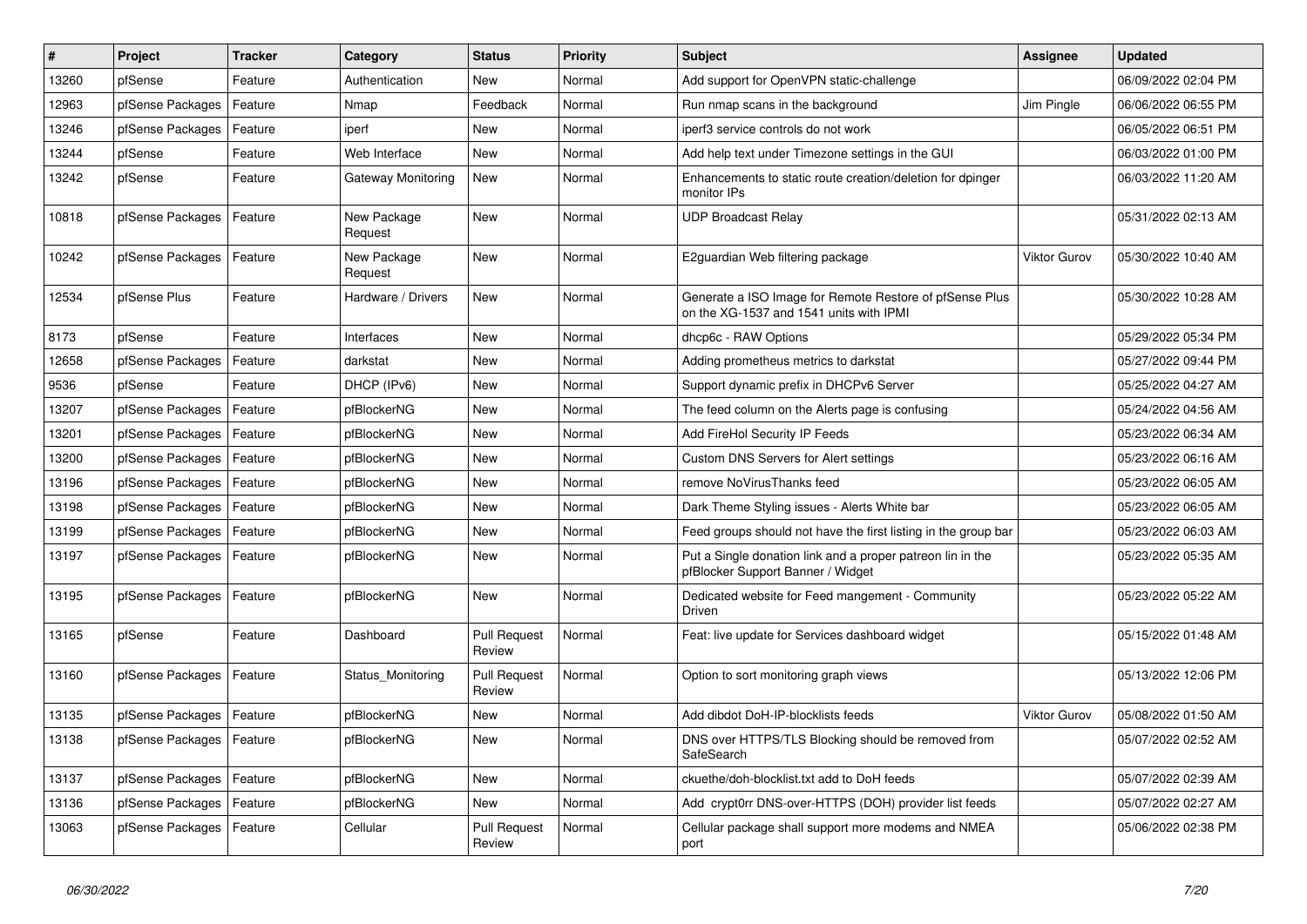| #     | Project          | <b>Tracker</b> | Category                | <b>Status</b>                 | <b>Priority</b> | <b>Subject</b>                                                                        | <b>Assignee</b>     | <b>Updated</b>      |
|-------|------------------|----------------|-------------------------|-------------------------------|-----------------|---------------------------------------------------------------------------------------|---------------------|---------------------|
| 13096 | pfSense Packages | Feature        | Snort                   | Feedback                      | Normal          | Improve robustness of Snort Rules Update Log size<br>limitation logic                 | <b>Bill Meeks</b>   | 04/25/2022 12:22 PM |
| 13094 | pfSense          | Feature        | Packet Capture          | <b>Pull Request</b><br>Review | Normal          | Allow packet capture filtering in tagged packets                                      | Marcos<br>Mendoza   | 04/24/2022 06:06 PM |
| 13091 | pfSense          | Feature        | OpenVPN                 | <b>New</b>                    | Normal          | RFE: Ability to specify the order of OpenVPN Authentication<br>servers                |                     | 04/22/2022 04:30 PM |
| 13085 | pfSense          | Feature        | OpenVPN                 | <b>Pull Request</b><br>Review | Normal          | OpenVPN: expose NBDD servers in GUI + fix GUI bugs                                    | Jim Pingle          | 04/22/2022 11:09 AM |
| 9721  | pfSense Packages | Feature        | Squid                   | Feedback                      | Normal          | add squidclient -h 127.0.0.1 mgr:info output to Diagnostics /<br>Squid and status.php | Viktor Gurov        | 04/22/2022 02:21 AM |
| 9982  | pfSense Packages | Feature        | Squid                   | Feedback                      | Normal          | basic Idap auth TLS connection                                                        | Viktor Gurov        | 04/22/2022 02:21 AM |
| 10779 | pfSense Packages | Feature        | haproxy                 | Feedback                      | Normal          | HAProxy SSL/TLS Compatibility Mode                                                    | <b>Viktor Gurov</b> | 04/22/2022 02:20 AM |
| 10871 | pfSense Packages | Feature        | FreeRADIUS              | Feedback                      | Normal          | Extra time period counters for SQL backend                                            | <b>Viktor Gurov</b> | 04/22/2022 02:19 AM |
| 10908 | pfSense Packages | Feature        | FreeRADIUS              | Feedback                      | Normal          | FreeRADIUS server certificate not using full CA chain                                 | Viktor Gurov        | 04/22/2022 02:19 AM |
| 10796 | pfSense Packages | Feature        | Cellular                | Feedback                      | Normal          | Huawei ME909u-521 support                                                             |                     | 04/21/2022 12:40 PM |
| 9916  | pfSense Packages | Feature        | <b>BIND</b>             | Feedback                      | Normal          | Check allow-transfer in custom option when the zone is<br>slave                       |                     | 04/21/2022 12:40 PM |
| 9762  | pfSense Packages | Feature        | Squid                   | Feedback                      | Normal          | Squid Reverse Proxy Change redir domain(s) to use regex                               |                     | 04/21/2022 12:40 PM |
| 10909 | pfSense Packages | Feature        | <b>PIMD</b>             | New                           | Normal          | #define MAXVIFS 32 to 64                                                              |                     | 04/21/2022 12:39 PM |
| 10297 | pfSense Packages | Feature        | FreeRADIUS              | Assigned                      | Normal          | IPv6 user attributes                                                                  |                     | 04/21/2022 12:39 PM |
| 9544  | pfSense          | Feature        | Routing                 | <b>New</b>                    | Normal          | Enable RADIX MPATH                                                                    |                     | 04/21/2022 12:39 PM |
| 9165  | pfSense          | Feature        | Authentication          | New                           | Normal          | only IPs can be added to sshguard whitelist                                           |                     | 04/21/2022 12:39 PM |
| 5510  | pfSense          | Feature        | Package System          | New                           | Normal          | Need a simple way to enable/disable package-installed<br>services                     |                     | 04/21/2022 12:39 PM |
| 5074  | pfSense          | Feature        | Upgrade                 | New                           | Normal          | Standard release notes URLs to facilitate GUI viewing<br>before upgrade               |                     | 04/21/2022 12:39 PM |
| 1337  | pfSense          | Feature        | Interfaces              | Assigned                      | Normal          | VLANs with different MAC address than parent interface                                |                     | 04/21/2022 12:39 PM |
| 946   | pfSense          | Feature        | <b>IPsec</b>            | New                           | Normal          | Allow aliases to be used to define IPsec phase 2 networks                             |                     | 04/21/2022 12:39 PM |
| 790   | pfSense          | Feature        | <b>Operating System</b> | New                           | Normal          | Advanced options for dnsclient (resolv.conf)                                          |                     | 04/21/2022 12:39 PM |
| 2358  | pfSense          | Feature        | Rules / NAT             | New                           | Normal          | NAT64 Support                                                                         |                     | 04/16/2022 06:52 PM |
| 13054 | pfSense          | Feature        | Package System          | New                           | Normal          | Package plugin hook for web server configuration stanzas                              | Jim Pingle          | 04/12/2022 03:04 PM |
| 13044 | pfSense Packages | Feature        | Mail report             | New                           | Normal          | Customized reporting                                                                  |                     | 04/11/2022 09:22 AM |
| 13039 | pfSense Packages | Feature        | AWS VPC                 | New                           | Normal          | Handle transit gateway VPNs in the AWS VPN wizard                                     |                     | 04/11/2022 07:31 AM |
| 12524 | pfSense Plus     | Feature        | <b>Operating System</b> | New                           | Normal          | OpenSSL QAT Engine                                                                    |                     | 04/10/2022 02:54 AM |
| 13017 | pfSense          | Feature        | Packet Capture          | New                           | Normal          | Packet capture: add preview results while capture is running                          |                     | 04/09/2022 11:08 AM |
| 9833  | pfSense Packages | Feature        | ACME                    | New                           | Normal          | ACME: add ability to use custom ACME server                                           |                     | 04/07/2022 11:31 AM |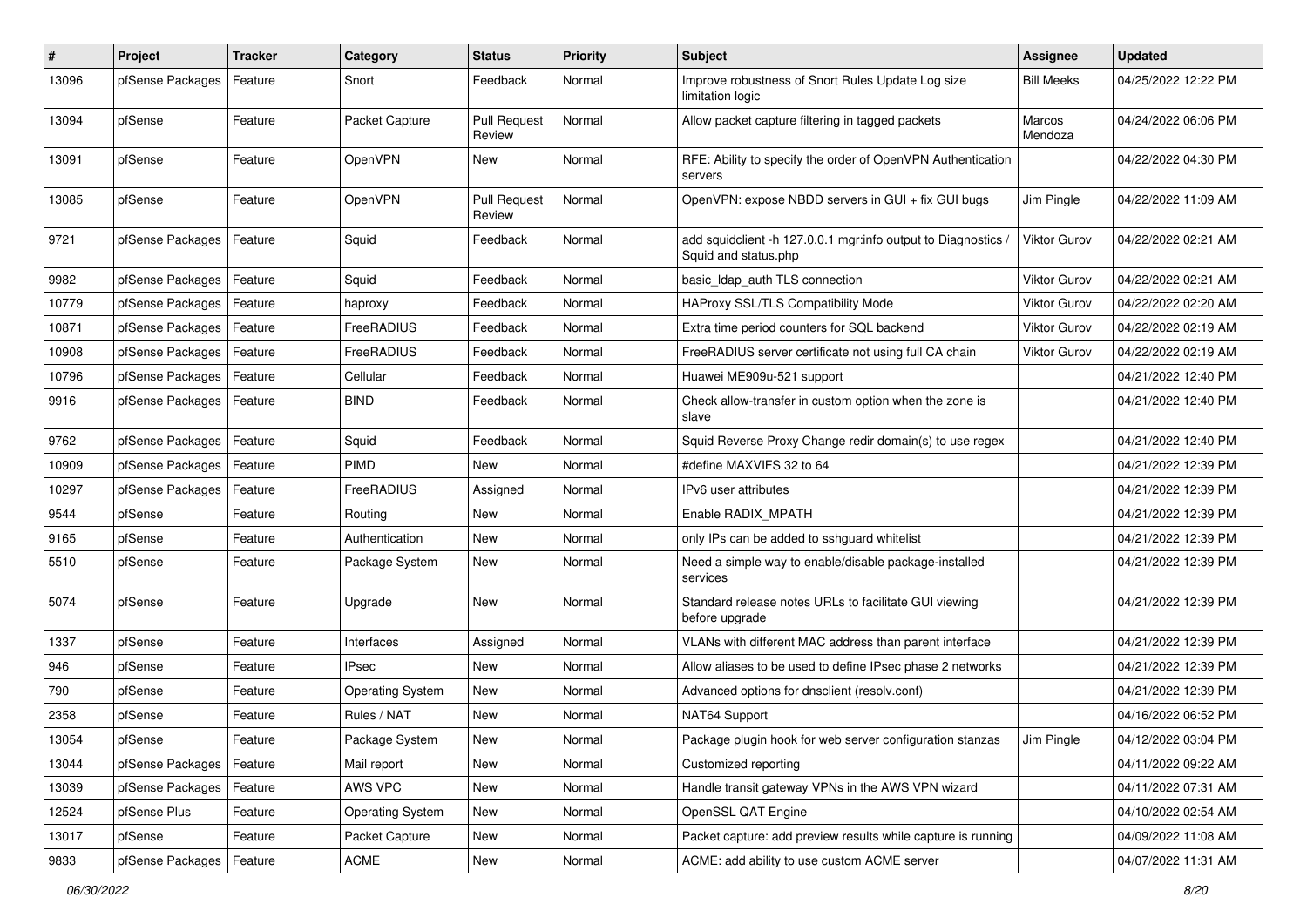| $\overline{\boldsymbol{H}}$ | Project                    | <b>Tracker</b> | Category                | <b>Status</b> | <b>Priority</b> | <b>Subject</b>                                                                                                | Assignee            | <b>Updated</b>      |
|-----------------------------|----------------------------|----------------|-------------------------|---------------|-----------------|---------------------------------------------------------------------------------------------------------------|---------------------|---------------------|
| 13009                       | pfSense                    | Feature        | OpenVPN                 | <b>New</b>    | Normal          | Add option for multiple remote addresses to OpenVPN<br>Client                                                 |                     | 03/31/2022 12:42 PM |
| 1826                        | pfSense                    | Feature        | <b>PPPoE Server</b>     | <b>New</b>    | Normal          | PPPoE server IPv6 support                                                                                     |                     | 03/25/2022 04:25 PM |
| 7783                        | pfSense                    | Feature        | <b>Operating System</b> | <b>New</b>    | Normal          | Support for hosting VMs on pfSense using bhyve                                                                |                     | 03/25/2022 11:53 AM |
| 12882                       | pfSense Packages           | Feature        | pfBlockerNG             | Feedback      | Normal          | Add the option to specify CURLOPT INTERFACE in<br>pfBlockerNG IPv4/IPv6 lists                                 |                     | 03/24/2022 11:16 AM |
| 11732                       | pfSense Plus               | Feature        | Hardware / Drivers      | <b>New</b>    | Normal          | Add VXLAN Support to pfSense Plus                                                                             |                     | 03/15/2022 02:35 AM |
| 855                         | pfSense                    | Feature        | Multi-WAN               | <b>New</b>    | Normal          | Ability to selectively kill states on gateways recovery                                                       |                     | 03/11/2022 08:30 AM |
| 12918                       | pfSense Packages           | Feature        | pfBlockerNG             | New           | Normal          | pfBlockerNG-devel changes from xmlrpc sync do not take<br>effect immediately                                  |                     | 03/07/2022 02:29 PM |
| 12909                       | pfSense Packages           | Feature        | Suricata                | <b>New</b>    | Normal          | Convert Suricata GeoIP Lookup feature on ALERTS tab to<br>use local GeoIP2 database                           | <b>Viktor Gurov</b> | 03/07/2022 08:28 AM |
| 12903                       | pfSense                    | Feature        | <b>Notifications</b>    | <b>New</b>    | Normal          | alternative authentication methods for email notifications?                                                   |                     | 03/07/2022 07:52 AM |
| 11827                       | pfSense Packages           | Feature        | <b>ACME</b>             | New           | Normal          | Please include acme deploy folder/scripts                                                                     |                     | 03/06/2022 04:31 AM |
| 5922                        | pfSense                    | Feature        | <b>SNMP</b>             | <b>New</b>    | Normal          | SNMP - enable SNMP v3 functionality                                                                           | <b>Viktor Gurov</b> | 03/02/2022 02:40 PM |
| 11879                       | pfSense Packages           | Feature        | <b>ACME</b>             | Feedback      | Normal          | Add support for SSL.com ACME server                                                                           | Jim Pingle          | 03/02/2022 02:03 PM |
| 12889                       | pfSense Packages           | Feature        | <b>FRR</b>              | New           | Normal          | FRR GUI add set ipv6 next-hop global                                                                          |                     | 03/02/2022 06:10 AM |
| 4632                        | pfSense                    | Feature        | <b>Operating System</b> | New           | Normal          | Support for Multipath TCP (MPTCP)                                                                             | Jim Thompson        | 03/01/2022 05:39 AM |
| 12874                       | pfSense                    | Feature        | OpenVPN                 | <b>New</b>    | Normal          | OpenVPN RADIUS Framed-Pool                                                                                    |                     | 02/25/2022 02:24 PM |
| 12860                       | pfSense Packages           | Feature        | New Package<br>Request  | New           | Normal          | add mmc-utils package to all images                                                                           |                     | 02/24/2022 07:18 AM |
| 12859                       | pfSense Packages           | Feature        | Zabbix                  | New           | Normal          | Add Zabbix 6.0 LTS (agent and proxy) packages                                                                 |                     | 02/23/2022 07:11 AM |
| 12553                       | pfSense                    | Feature        | Backup / Restore        | New           | Normal          | Auto Config Backup: Allow selecting multiple backups for<br>deletion                                          |                     | 02/22/2022 04:27 AM |
| 12848                       | pfSense                    | Feature        | Dynamic DNS             | <b>New</b>    | Normal          | Evaluation of the DynDNS "Result Match" string                                                                |                     | 02/22/2022 02:01 AM |
| 12812                       | pfSense Packages           | Feature        | arpwatch                | <b>New</b>    | Normal          | Would it be helpful if the FreeBSD net-mgmt/arpwatch port<br>had an option to use mail/dma for mail delivery? |                     | 02/16/2022 06:09 PM |
| 11931                       | pfSense Packages           | Feature        | <b>ACME</b>             | <b>New</b>    | Normal          | Add support for validating a domain's ownership via Google<br>Cloud Cloud DNS                                 |                     | 02/15/2022 03:18 AM |
| 12329                       | pfSense Packages           | Feature        | Avahi                   | New           | Normal          | Add optional floating firewall rules for IPv4 and IPv6                                                        |                     | 02/09/2022 04:43 PM |
| 12748                       | pfSense Packages           | Feature        | Suricata                | New           | Normal          | Suricata blocked page timestamp breakout to it's own<br>sortable column                                       |                     | 02/01/2022 12:06 PM |
| 12656                       | pfSense Packages           | Feature        | New Package<br>Request  | New           | Normal          | <b>NextDNS</b>                                                                                                |                     | 01/31/2022 01:50 AM |
| 9700                        | pfSense Packages           | Feature        | Squid                   | Feedback      | Normal          | Secure Squid HTTPS Proxy                                                                                      |                     | 01/25/2022 06:39 PM |
| 12281                       | pfSense Packages   Feature |                | Nut                     | New           | Normal          | Add support for Telegram/Pushover notifications                                                               | <b>Viktor Gurov</b> | 01/24/2022 07:25 AM |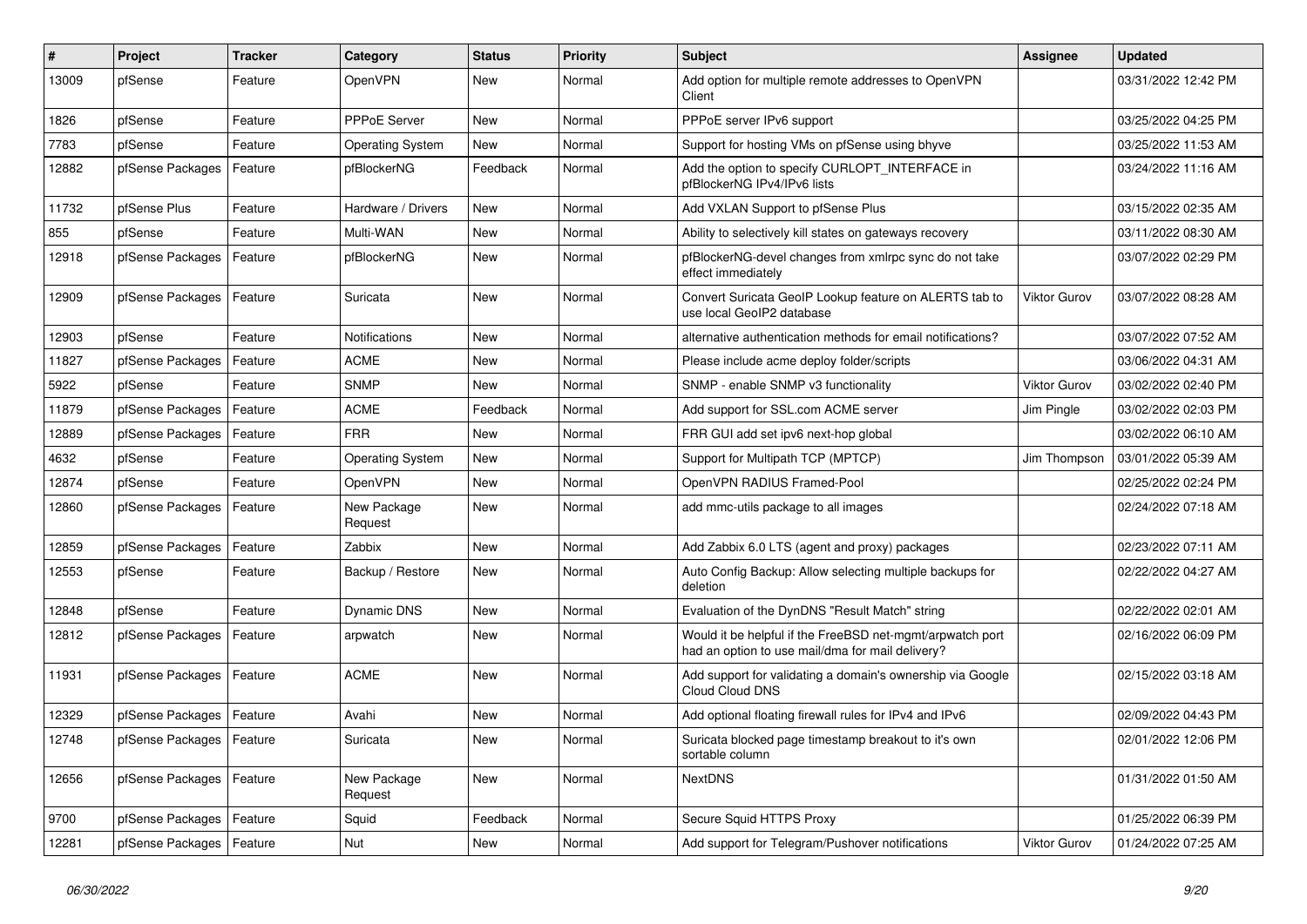| #     | <b>Project</b>   | <b>Tracker</b> | Category               | <b>Status</b>                 | Priority | <b>Subject</b>                                                            | Assignee              | <b>Updated</b>      |
|-------|------------------|----------------|------------------------|-------------------------------|----------|---------------------------------------------------------------------------|-----------------------|---------------------|
| 12711 | pfSense Packages | Feature        | Telegraf               | <b>New</b>                    | Normal   | Add InfluxDB V2 support                                                   |                       | 01/21/2022 02:54 AM |
| 10843 | pfSense          | Feature        | Authentication         | New                           | Normal   | Allow user manager settings to specify multiple<br>authentication servers |                       | 01/13/2022 07:22 AM |
| 12679 | pfSense          | Feature        | Interfaces             | New                           | Normal   | Remind user to update DHCPv6 range when changing<br>interface IPv6 prefix |                       | 01/12/2022 07:36 AM |
| 12676 | pfSense          | Feature        | Rules / NAT            | <b>New</b>                    | Normal   | Add the Tagged option on the Port Forward rules edit page                 |                       | 01/11/2022 05:52 AM |
| 12665 | pfSense          | Feature        | Rules / NAT            | New                           | Normal   | Ability to add custom pf rules from the GUI                               |                       | 01/07/2022 09:30 AM |
| 4242  | pfSense          | Feature        | Authentication         | New                           | Normal   | Two Factor or OTP Authentication for Admin Interface                      |                       | 01/04/2022 12:07 PM |
| 11927 | pfSense          | Feature        | DHCP (IPv4)            | Feedback                      | Normal   | Allow DHCP not to serve a gateway - small fix                             |                       | 01/03/2022 04:17 PM |
| 7626  | pfSense          | Feature        | Interfaces             | New                           | Normal   | Add IPoE support for WAN                                                  |                       | 01/01/2022 12:31 AM |
| 11130 | pfSense Packages | Feature        | <b>FRR</b>             | Feedback                      | Normal   | FRR RIP support                                                           | Jim Pingle            | 12/31/2021 04:19 PM |
| 6651  | pfSense Packages | Feature        | <b>FRR</b>             | Feedback                      | Normal   | Loopback interfaces                                                       | Christian<br>McDonald | 12/25/2021 02:42 PM |
| 12513 | pfSense Packages | Feature        | WireGuard              | <b>New</b>                    | Normal   | WireGuard Utilization Status (Beyond Active Connection)                   | Christian<br>McDonald | 12/22/2021 08:40 PM |
| 12473 | pfSense          | Feature        | <b>IPsec</b>           | New                           | Normal   | Allow user adjustment of IPsec Keep Alive periodic checks                 |                       | 12/22/2021 05:59 AM |
| 12625 | pfSense          | Feature        | Logging                | <b>New</b>                    | Normal   | Granular logging options for default firewall rules.                      |                       | 12/21/2021 06:39 PM |
| 12602 | pfSense          | Feature        | <b>Dynamic DNS</b>     | New                           | Normal   | DHCPv6 should allow DDNS Client updates for hosts                         |                       | 12/15/2021 11:00 AM |
| 12600 | pfSense          | Feature        | Aliases / Tables       | New                           | Normal   | allow custom mask for a network alias created from a FQDN                 |                       | 12/15/2021 10:50 AM |
| 12091 | pfSense          | Feature        | Authentication         | <b>New</b>                    | Normal   | RFE: Add support for sssd authentication                                  |                       | 12/10/2021 04:55 PM |
| 12573 | pfSense Packages | Feature        | New Package<br>Request | New                           | Normal   | Dashboard widget with external connection map                             | aleksei<br>prokofiev  | 12/07/2021 07:38 AM |
| 10462 | pfSense Packages | Feature        | <b>LCDProc</b>         | <b>Pull Request</b><br>Review | Normal   | <b>CPU Temp Screen</b>                                                    |                       | 11/29/2021 08:28 AM |
| 11210 | pfSense Packages | Feature        | Suricata               | Feedback                      | Normal   | 3rd party rulesets                                                        | <b>Viktor Gurov</b>   | 11/24/2021 04:21 AM |
| 10404 | pfSense          | Feature        | <b>NTPD</b>            | New                           | Normal   | Consider using chrony for NTP services                                    |                       | 11/23/2021 06:59 PM |
| 4128  | pfSense          | Feature        | <b>Notifications</b>   | New                           | Normal   | Email notification webgui configuration                                   |                       | 11/18/2021 12:48 PM |
| 12526 | pfSense Packages | Feature        | WireGuard              | New                           | Normal   | <b>WireGuard Widget</b>                                                   | Christian<br>McDonald | 11/17/2021 07:15 AM |
| 12525 | pfSense Packages | Feature        | WireGuard              | New                           | Normal   | WireGuard Tunnel restore configuration                                    | Christian<br>McDonald | 11/17/2021 07:15 AM |
| 4688  | pfSense          | Feature        | <b>IPsec</b>           | New                           | Normal   | Missing TFC Traffic Flow Confidentiality support                          |                       | 11/15/2021 12:27 PM |
| 12502 | pfSense Packages | Feature        | syslog-ng              | New                           | Normal   | Syslog-ng Configuration Library (scl) missing                             |                       | 11/02/2021 06:06 PM |
| 12495 | pfSense          | Feature        | Dynamic DNS            | <b>Pull Request</b><br>Review | Normal   | DynDNS: add deSEC IPv4&v6 simultaneos update                              | <b>Lukas Wiest</b>    | 11/01/2021 08:53 AM |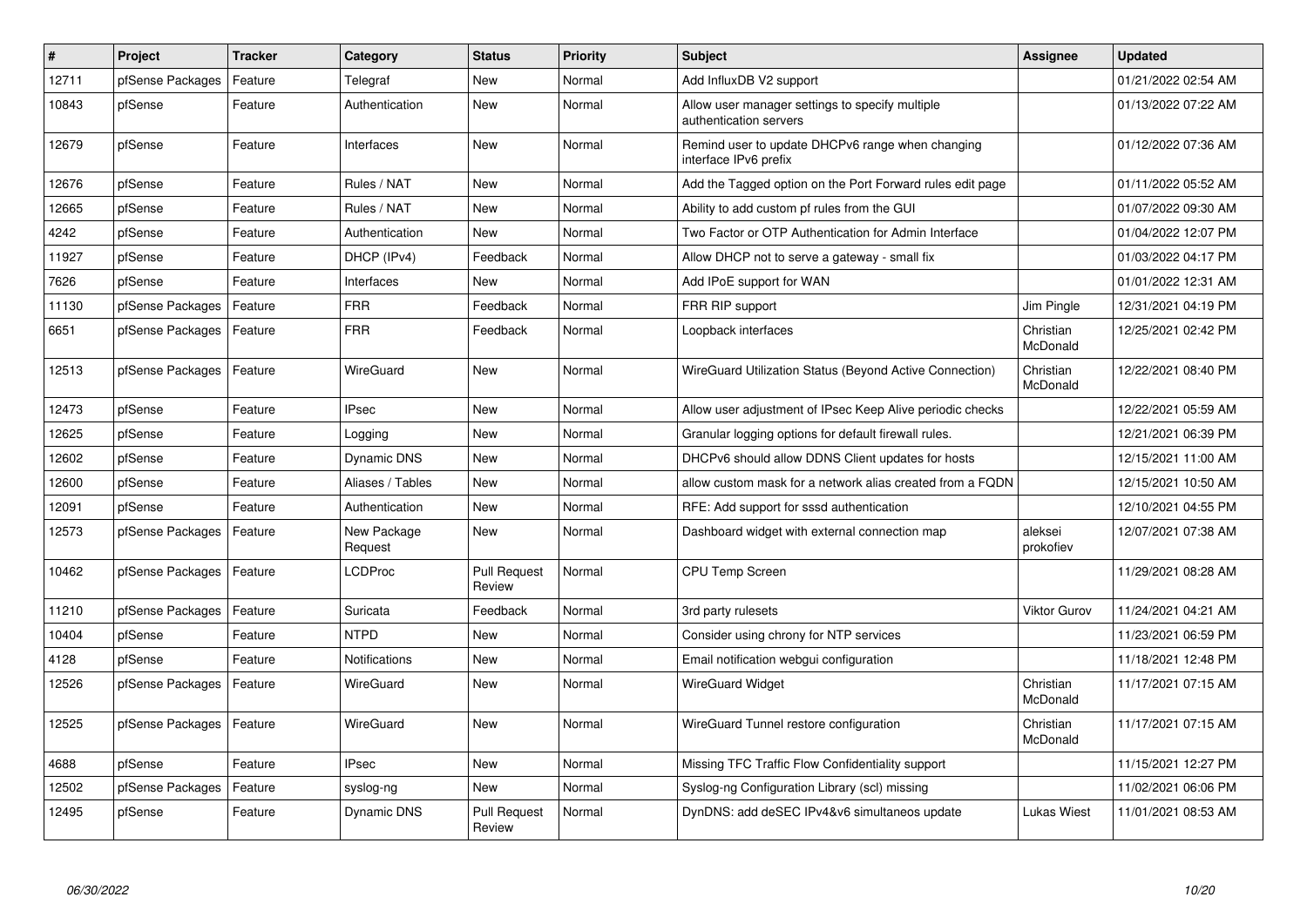| #     | Project          | <b>Tracker</b> | Category               | <b>Status</b>                 | <b>Priority</b> | Subject                                                                                                   | <b>Assignee</b>     | <b>Updated</b>      |
|-------|------------------|----------------|------------------------|-------------------------------|-----------------|-----------------------------------------------------------------------------------------------------------|---------------------|---------------------|
| 12494 | pfSense          | Feature        | Dynamic DNS            | <b>Pull Request</b><br>Review | Normal          | DynDNS: make simultaneous update of IP and LegacyIP<br>possible                                           | <b>Lukas Wiest</b>  | 11/01/2021 08:52 AM |
| 12491 | pfSense Packages | Feature        | squidguard             | New                           | Normal          | squidguard: allow multiple regex                                                                          |                     | 10/28/2021 03:30 PM |
| 11163 | pfSense Packages | Feature        | <b>ACME</b>            | <b>Pull Request</b><br>Review | Normal          | Preferred Chain option                                                                                    |                     | 10/18/2021 09:10 AM |
| 12465 | pfSense Packages | Feature        | haproxy                | <b>New</b>                    | Normal          | Add forwardfor advanced usecases                                                                          |                     | 10/16/2021 07:35 PM |
| 9617  | pfSense          | Feature        | PPP Interfaces         | New                           | Normal          | PPPoE Static IP Configuration in GUI                                                                      |                     | 10/15/2021 08:52 PM |
| 12458 | pfSense          | Feature        | Authentication         | <b>New</b>                    | Normal          | Use "unixHomeDirectory" instead of "homeDirectory" when<br>LDAP authentication server is Active Directory |                     | 10/15/2021 08:18 AM |
| 9798  | pfSense Packages | Feature        | pfBlockerNG            | <b>New</b>                    | Normal          | add ipv4 and ipv6 dnscrypt-resolvers feeds                                                                |                     | 10/14/2021 09:48 AM |
| 9633  | pfSense          | Feature        | PPPoE Server           | New                           | Normal          | PPPoE/L2TP Server Status Page                                                                             |                     | 10/09/2021 12:05 PM |
| 10739 | pfSense Packages | Feature        | haproxy                | Feedback                      | Normal          | Update HAproxy-devel package to 2.2 and HAproxy to 2.0                                                    | <b>Viktor Gurov</b> | 10/03/2021 03:53 PM |
| 12300 | pfSense          | Feature        | Hardware / Drivers     | <b>New</b>                    | Normal          | Add Aquantia Atlantic driver to pfsense                                                                   |                     | 09/14/2021 06:49 AM |
| 11295 | pfSense Packages | Feature        | pfBlockerNG            | Feedback                      | Normal          | DNSBL IDN support                                                                                         | <b>Viktor Gurov</b> | 09/10/2021 11:33 AM |
| 12358 | pfSense Packages | Feature        | pfBlockerNG            | New                           | Normal          | IP List Copy/Import/Export                                                                                |                     | 09/09/2021 01:56 PM |
| 9857  | pfSense          | Feature        | <b>IPsec</b>           | New                           | Normal          | IPsec Down/Up SMTP Notifications                                                                          |                     | 08/31/2021 08:07 AM |
| 12308 | pfSense Packages | Feature        | New Package<br>Request | New                           | Normal          | Dynamicaly Update Firewall Aliases from OpenVPN LDAP<br>Group membership of the connected user            |                     | 08/27/2021 12:51 AM |
| 12292 | pfSense Packages | Feature        | Suricata               | Feedback                      | Normal          | GeoIP look on the Alerts, Blocked and Files pages                                                         | <b>Viktor Gurov</b> | 08/23/2021 08:16 AM |
| 12285 | pfSense Packages | Feature        | Suricata               | In Progress                   | Normal          | Add more EVE Logged Traffic protocols                                                                     | <b>Viktor Gurov</b> | 08/20/2021 08:22 AM |
| 10872 | pfSense Packages | Feature        | Suricata               | Feedback                      | Normal          | Add adjustable notification for Severity Alert                                                            | Viktor Gurov        | 08/20/2021 07:52 AM |
| 9852  | pfSense Packages | Feature        | Suricata               | Feedback                      | Normal          | show File-Store directory listing                                                                         | <b>Viktor Gurov</b> | 08/20/2021 07:52 AM |
| 6776  | pfSense          | Feature        | Rules / NAT            | New                           | Normal          | Allow disabling of "filter rule association" by default                                                   |                     | 08/17/2021 10:56 AM |
| 12190 | pfSense          | Feature        | Rules / NAT            | New                           | Normal          | Add ability to reference ipv6 prefix in firewall rules and<br>aliases                                     |                     | 08/05/2021 01:47 PM |
| 8794  | pfSense          | Feature        | <b>NTPD</b>            | <b>New</b>                    | Normal          | NTP authentiction                                                                                         | Tod L               | 08/05/2021 01:20 AM |
| 12179 | pfSense Packages | Feature        | qemu-guest-agent       | New                           | Normal          | QEMU package                                                                                              |                     | 07/30/2021 08:02 AM |
| 11410 | pfSense Packages | Feature        | New Package<br>Request | New                           | Normal          | adding bpytop (former Bashtop)                                                                            |                     | 07/26/2021 12:33 PM |
| 8520  | pfSense          | Feature        | Interfaces             | New                           | Normal          | Option to auto-renew DHCP on interface with an offline<br>gateway or marked as down                       |                     | 07/20/2021 11:00 AM |
| 12121 | pfSense          | Feature        | OpenVPN                | New                           | Normal          | Wider "local network(s)" fields in OpenVPN server<br>configuration                                        |                     | 07/19/2021 07:37 AM |
| 12139 | pfSense          | Feature        | <b>DNS Forwarder</b>   | New                           | Normal          | Add support in for specifying a DNSMASQ configuration file                                                |                     | 07/16/2021 09:45 PM |
| 12120 | pfSense          | Feature        | <b>DHCP Relay</b>      | New                           | Normal          | Permit several sets of destination DHCP servers in DHCP<br>relay                                          |                     | 07/11/2021 05:41 PM |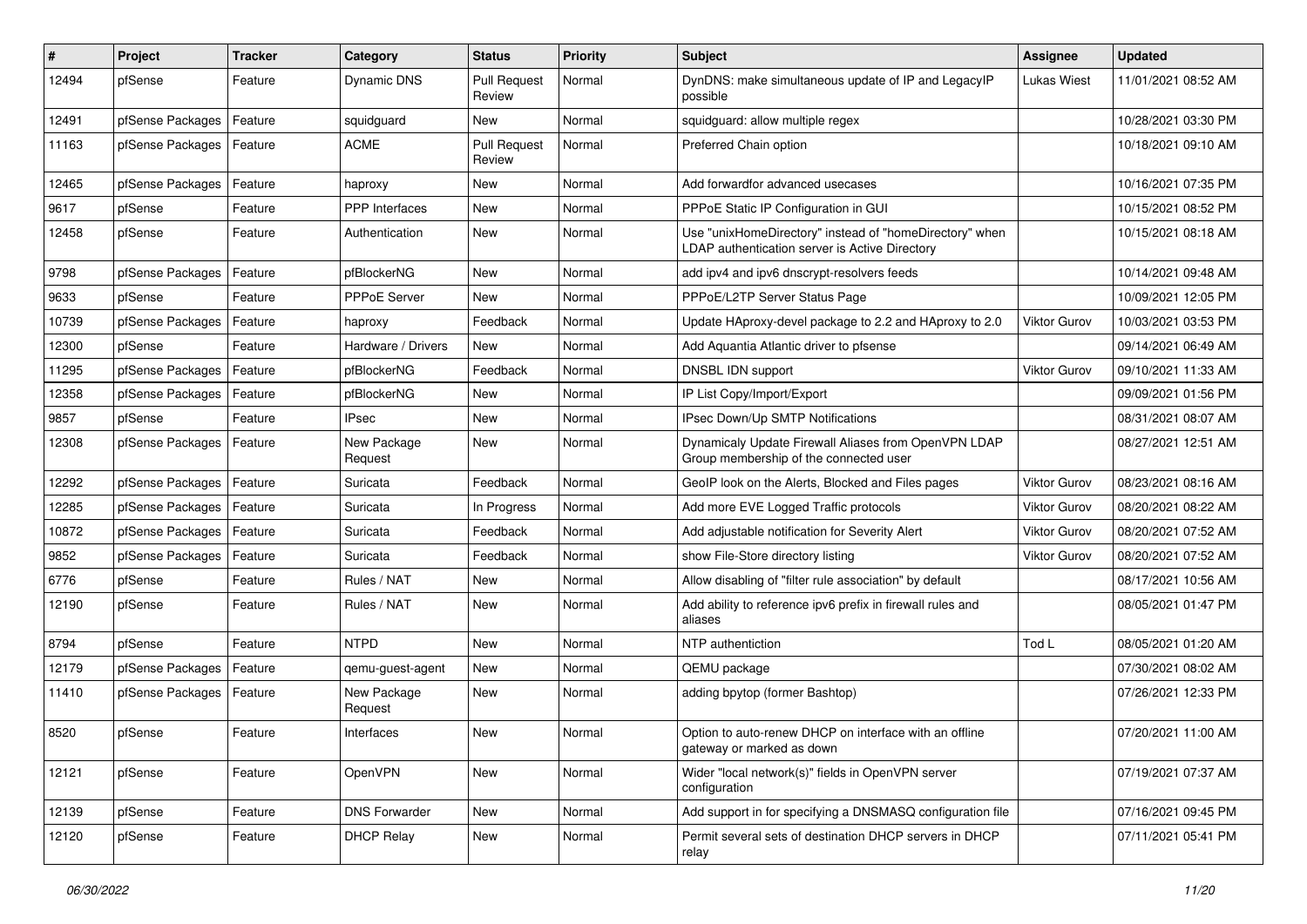| ∦     | Project                    | <b>Tracker</b> | Category               | <b>Status</b> | <b>Priority</b> | Subject                                                                                        | Assignee     | <b>Updated</b>      |
|-------|----------------------------|----------------|------------------------|---------------|-----------------|------------------------------------------------------------------------------------------------|--------------|---------------------|
| 6738  | pfSense                    | Feature        | Web Interface          | New           | Normal          | GUI Action Buttons replicated to the top of the List                                           |              | 07/10/2021 01:04 PM |
| 11956 | pfSense                    | Feature        | Web Interface          | New           | Normal          | "add" button in the top of pages with many user-added<br>items                                 |              | 07/10/2021 01:01 PM |
| 12097 | pfSense Packages           | Feature        | pfBlockerNG            | New           | Normal          | Add dnsbl and geoip logs to system log                                                         |              | 07/06/2021 01:25 PM |
| 12077 | pfSense                    | Feature        | Gateways               | New           | Normal          | Allow stick-connections per gateway group                                                      |              | 06/24/2021 08:45 AM |
| 12055 | pfSense                    | Feature        | Virtual IP Addresses   | Feedback      | Normal          | Option to disable XMLRPC Sync for Loopback Virtual IPs                                         |              | 06/18/2021 09:05 AM |
| 11772 | pfSense Plus               | Feature        | Multi-WAN              | New           | Normal          | Layer 2 Tunnel Bonding Capability                                                              |              | 06/05/2021 03:27 PM |
| 11974 | pfSense                    | Feature        | <b>XMLRPC</b>          | New           | Normal          | XMLRPC synchronization for igmmproxy settings                                                  |              | 05/29/2021 03:58 PM |
| 11963 | pfSense Packages           | Feature        | <b>FRR</b>             | New           | Normal          | Dynamically change OSPF interface costs on selected<br>interfaces on CARP event                |              | 05/26/2021 04:13 AM |
| 11954 | pfSense                    | Feature        | <b>IGMP Proxy</b>      | New           | Normal          | Multicast limits                                                                               |              | 05/25/2021 12:36 AM |
| 9238  | pfSense Packages           | Feature        | New Package<br>Request | New           | Normal          | Add support for Zerotier                                                                       |              | 05/17/2021 01:58 PM |
| 11920 | pfSense Plus               | Feature        | Authentication         | New           | Normal          | SAML Authentication for pfSense (VPN and<br>webConfigurator)                                   |              | 05/14/2021 12:56 AM |
| 11890 | pfSense Packages           | Feature        | New Package<br>Request | <b>New</b>    | Normal          | Browser-based "clientless" VPN                                                                 |              | 05/05/2021 07:26 AM |
| 5331  | pfSense                    | Feature        | <b>IPsec</b>           | New           | Normal          | IPSec table for tuning strongswan.conf                                                         |              | 05/05/2021 12:10 AM |
| 11876 | pfSense                    | Feature        | Hardware / Drivers     | New           | Normal          | OpenSSL does not use QAT acceleration on pfSense Plus<br>21.02-RELEASE-p1 or 21.05-DEVELOPMENT |              | 05/03/2021 08:02 AM |
| 11262 | pfSense                    | Feature        | Rules / NAT            | <b>New</b>    | Normal          | Time Based Rules - selects all days in the current month                                       |              | 04/27/2021 12:32 PM |
| 7201  | pfSense                    | Feature        | <b>NTPD</b>            | New           | Normal          | NTP Support multiple GPS reference clocks                                                      |              | 04/27/2021 12:31 PM |
| 8330  | pfSense                    | Feature        | DHCP (IPv4)            | New           | Normal          | add options for ddns-local-address statements                                                  |              | 04/27/2021 12:31 PM |
| 11856 | pfSense                    | Feature        | Diagnostics            | <b>New</b>    | Normal          | Replace/add Alias or DNS names for known LAN addresses<br>in the State table                   |              | 04/27/2021 08:01 AM |
| 11826 | pfSense Packages   Feature |                | <b>ACME</b>            | New           | Normal          | Preserve acme SAN Method parameters for new cert<br>creations                                  |              | 04/20/2021 02:02 PM |
| 11823 | pfSense Packages           | Feature        | <b>FRR</b>             | New           | Normal          | Route handling enhancements                                                                    |              | 04/19/2021 06:23 PM |
| 11749 | pfSense Packages           | Feature        | pfBlockerNG            | New           | Normal          | Option to disable NAT rule creation                                                            |              | 04/06/2021 11:45 PM |
| 11784 | pfSense Packages   Feature |                | squidguard             | New           | Normal          | squidguard auto update blacklist option                                                        |              | 04/06/2021 01:53 AM |
| 11757 | pfSense                    | Feature        | XMLRPC                 | New           | Normal          | Allow XMLRPC sync to bypass default auth server in favor<br>of local database                  |              | 03/30/2021 03:18 PM |
| 11604 | pfSense                    | Feature        | WireGuard              | New           | Normal          | WireGuard Dynamic Listen Port Randomization                                                    |              | 03/19/2021 10:59 AM |
| 11498 | pfSense                    | Feature        | WireGuard              | New           | Normal          | WireGuard does not pass multicast traffic to peer                                              | Peter Grehan | 03/19/2021 10:59 AM |
| 11302 | pfSense                    | Feature        | WireGuard              | New           | Normal          | WireGuard XMLRPC sync                                                                          |              | 03/19/2021 10:59 AM |
| 11703 | pfSense Packages           | Feature        | <b>FRR</b>             | New           | Normal          | add Krill and Routinator support BGP RPKI                                                      |              | 03/18/2021 07:47 PM |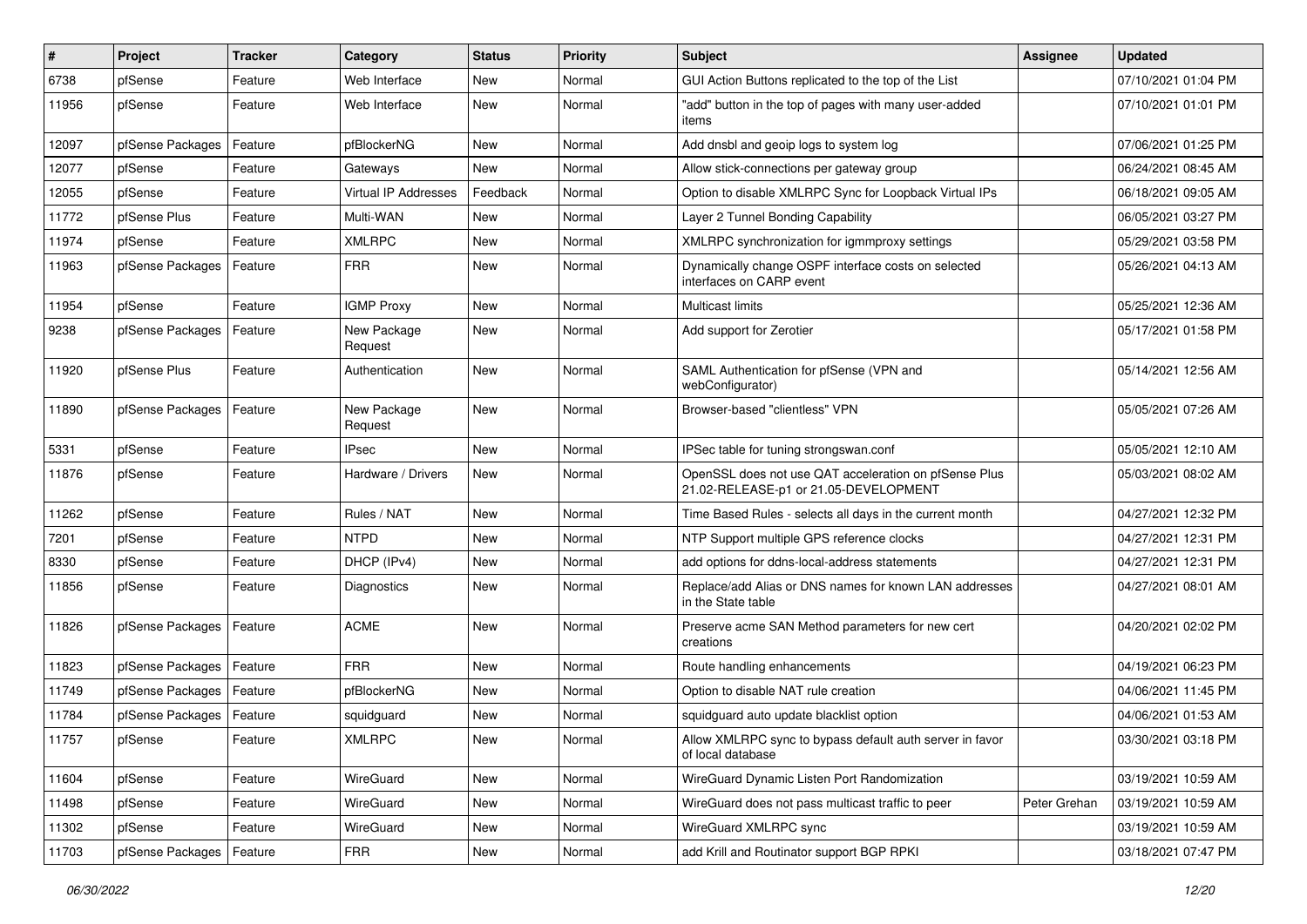| #     | Project          | <b>Tracker</b> | Category                        | <b>Status</b>                 | <b>Priority</b> | <b>Subject</b>                                                                                                                   | <b>Assignee</b>     | <b>Updated</b>      |
|-------|------------------|----------------|---------------------------------|-------------------------------|-----------------|----------------------------------------------------------------------------------------------------------------------------------|---------------------|---------------------|
| 11573 | pfSense Packages | Feature        | New Package<br>Request          | New                           | Normal          | <b>Custom Commands</b>                                                                                                           |                     | 03/16/2021 07:28 PM |
| 9315  | pfSense Packages | Feature        | New Package<br>Request          | New                           | Normal          | Add Package: dnscrypt-proxy                                                                                                      |                     | 03/05/2021 02:38 AM |
| 11625 | pfSense          | Feature        | OpenVPN                         | <b>New</b>                    | Normal          | Cisco-AVPair aliases support                                                                                                     |                     | 03/05/2021 12:35 AM |
| 2218  | pfSense          | Feature        | CARP                            | New                           | Normal          | Ability to delay CARP master status at boot time                                                                                 |                     | 03/03/2021 11:57 AM |
| 11579 | pfSense Packages | Feature        | Snort                           | New                           | Normal          | Snort alerts or blocks trigger notifications                                                                                     |                     | 03/01/2021 03:26 AM |
| 11567 | pfSense Packages | Feature        | Mail report                     | New                           | Normal          | Email report add a note filed request                                                                                            |                     | 02/27/2021 03:44 PM |
| 11411 | pfSense Packages | Feature        | New Package<br>Request          | New                           | Normal          | Smokeping as a default latency measurement tool                                                                                  |                     | 02/12/2021 09:29 PM |
| 4405  | pfSense          | Feature        | <b>Traffic Shaper</b><br>(ALTQ) | In Progress                   | Normal          | Traffic shaping doesn't work when applied to a bridge<br>interface                                                               | Luiz Souza          | 02/09/2021 12:05 PM |
| 8547  | pfSense Packages | Feature        | New Package<br>Request          | <b>New</b>                    | Normal          | fwknop Port Knocking Package                                                                                                     |                     | 02/08/2021 12:17 PM |
| 11379 | pfSense          | Feature        | <b>Captive Portal</b>           | New                           | Normal          | <b>Template Roll Printer</b>                                                                                                     |                     | 02/07/2021 05:26 AM |
| 11155 | pfSense Packages | Feature        | pfBlockerNG                     | Feedback                      | Normal          | SafeSearch AAAA                                                                                                                  | <b>Viktor Gurov</b> | 02/05/2021 04:54 AM |
| 6022  | pfSense Packages | Feature        | New Package<br>Request          | New                           | Normal          | Consider MLVPN for bonded VPN                                                                                                    |                     | 01/30/2021 05:24 PM |
| 11248 | pfSense Packages | Feature        | squidguard                      | Feedback                      | Normal          | SafeSearch update                                                                                                                | <b>Viktor Gurov</b> | 01/28/2021 10:01 AM |
| 11301 | pfSense Packages | Feature        | <b>FRR</b>                      | Feedback                      | Normal          | Switch FRR to use default rc file as a service control base                                                                      | Jim Pingle          | 01/28/2021 09:35 AM |
| 11324 | pfSense          | Feature        | Logging                         | New                           | Normal          | Separate syslog "Remote log servers" Parameters                                                                                  |                     | 01/27/2021 10:47 AM |
| 3895  | pfSense          | Feature        | Configuration<br>Backend        | New                           | Normal          | Timeout for "Apply change"                                                                                                       |                     | 01/25/2021 08:07 AM |
| 9942  | pfSense          | Feature        | <b>Operating System</b>         | <b>New</b>                    | Normal          | Give pfSense the possibility to change the keyboard Layout<br>for console users                                                  |                     | 01/22/2021 02:33 AM |
| 10789 | pfSense Packages | Feature        | <b>FRR</b>                      | Feedback                      | Normal          | FRR integrated configuration and hitless reloads                                                                                 | Jim Pingle          | 01/20/2021 11:16 PM |
| 11260 | pfSense Packages | Feature        | pfBlockerNG                     | New                           | Normal          | pfBlockerNG: predefined ASN groups for Google,<br>Facebook, Apple, etc with useful selections                                    |                     | 01/18/2021 03:46 PM |
| 11257 | pfSense          | Feature        | Upgrade                         | <b>New</b>                    | Normal          | Installed Packages: Update all button                                                                                            |                     | 01/18/2021 10:45 AM |
| 7903  | pfSense Packages | Feature        | New Package<br>Request          | New                           | Normal          | Duo ssh package                                                                                                                  |                     | 01/16/2021 12:44 AM |
| 11243 | pfSense          | Feature        | Interfaces                      | New                           | Normal          | individual pfctl snort2c tables per interface only blocking IPs<br>for specific interface when a rule triggers in snort/suricata |                     | 01/14/2021 03:02 PM |
| 10541 | pfSense Packages | Feature        | Squid                           | Feedback                      | Normal          | Squid failover and load balancing                                                                                                | Viktor Gurov        | 01/14/2021 07:34 AM |
| 286   | pfSense          | Feature        | Backup / Restore                | New                           | Normal          | Backup/restore users individually                                                                                                |                     | 01/09/2021 03:48 PM |
| 11206 | pfSense Packages | Feature        | <b>FRR</b>                      | <b>Pull Request</b><br>Review | Normal          | <b>FRR 7.5</b>                                                                                                                   | Jim Pingle          | 01/08/2021 12:47 PM |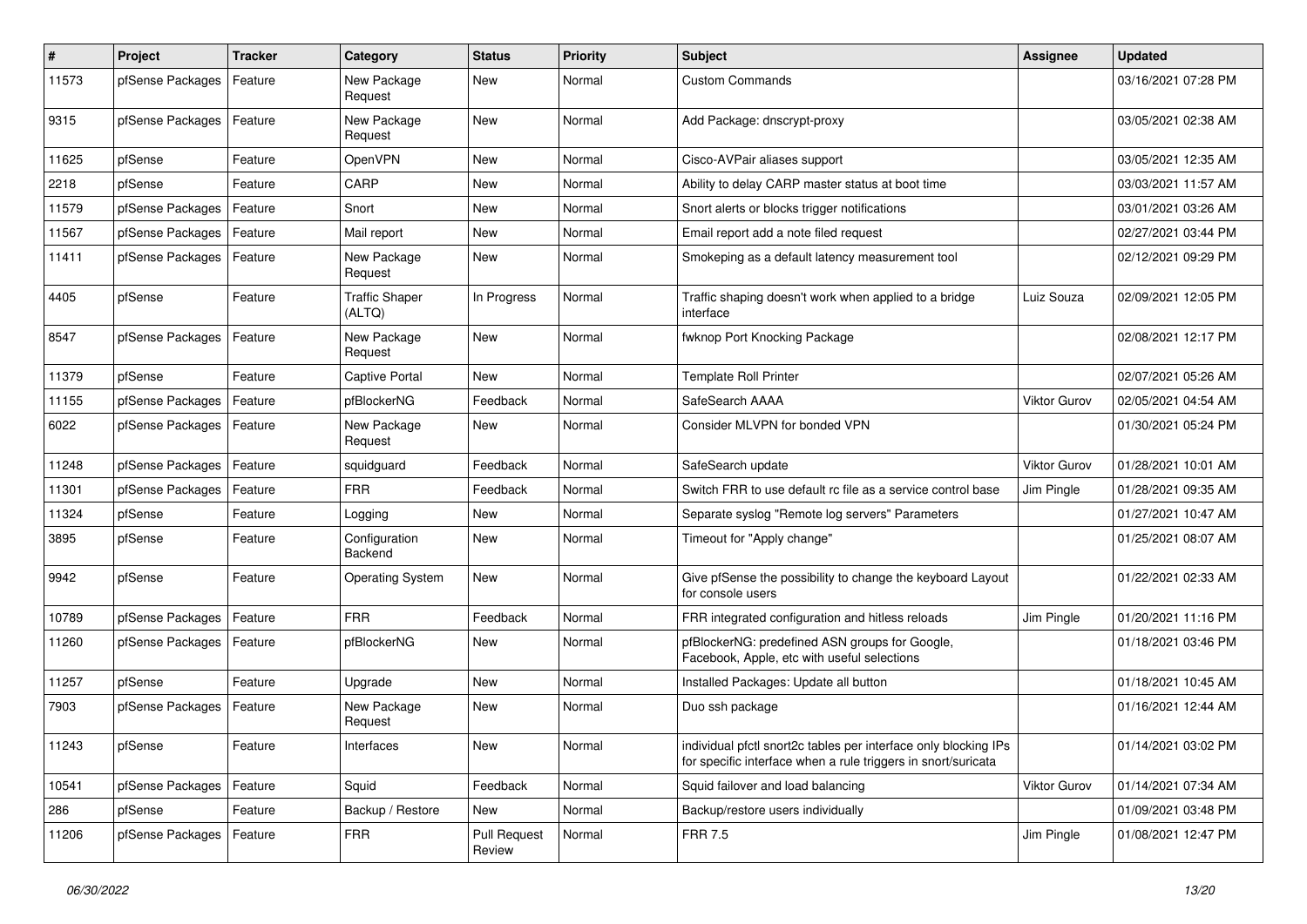| #     | Project          | <b>Tracker</b> | Category                 | <b>Status</b>                 | <b>Priority</b> | Subject                                                                  | Assignee            | <b>Updated</b>      |
|-------|------------------|----------------|--------------------------|-------------------------------|-----------------|--------------------------------------------------------------------------|---------------------|---------------------|
| 2504  | pfSense          | Feature        | LAGG Interfaces          | New                           | Normal          | lagg enhancements                                                        |                     | 01/08/2021 12:17 PM |
| 11227 | pfSense Packages | Feature        | pfBlockerNG              | New                           | Normal          | Feeds update                                                             |                     | 01/07/2021 12:11 AM |
| 11209 | pfSense Packages | Feature        | pfBlockerNG              | New                           | Normal          | pfBlockerNG soft blocking                                                |                     | 01/01/2021 02:07 PM |
| 9226  | pfSense          | Feature        | Web Interface            | New                           | Normal          | zfs GUI functionality - alerts                                           |                     | 12/31/2020 02:50 PM |
| 11200 | pfSense Packages | Feature        | Squid                    | <b>New</b>                    | Normal          | Squid reverse proxy + multiple ssl certificates                          |                     | 12/31/2020 03:50 AM |
| 11178 | pfSense Packages | Feature        | Filer                    | New                           | Normal          | Filer do not ask what to do with previous filename                       |                     | 12/31/2020 02:45 AM |
| 10962 | pfSense          | Feature        | <b>Dynamic DNS</b>       | New                           | Normal          | Add Cpanel support for Dynamic DNS Clients                               |                     | 12/28/2020 01:56 PM |
| 11189 | pfSense          | Feature        | Captive Portal           | New                           | Normal          | Captive Portal - Tarpit option                                           |                     | 12/23/2020 06:44 PM |
| 10223 | pfSense          | Feature        | Interfaces               | New                           | Normal          | Add the ability to create additional loopback interfaces                 |                     | 12/15/2020 04:35 PM |
| 11156 | pfSense Packages | Feature        | pfBlockerNG              | New                           | Normal          | Add an option include subdomains for the noAAAA feature                  |                     | 12/11/2020 10:19 AM |
| 11138 | pfSense Packages | Feature        | FreeRADIUS               | New                           | Normal          | new WebGUI checkboxes needed                                             |                     | 12/07/2020 08:28 AM |
| 2386  | pfSense          | Feature        | Interfaces               | <b>Pull Request</b><br>Review | Normal          | Bridge member that is not an assigned interface                          | <b>Viktor Gurov</b> | 12/02/2020 06:01 AM |
| 11099 | pfSense Packages | Feature        | pfBlockerNG              | New                           | Normal          | DNSBL blocking by schedule                                               |                     | 11/25/2020 12:12 AM |
| 11092 | pfSense Packages | Feature        | pfBlockerNG              | New                           | Normal          | Detecting DNS tunneling                                                  |                     | 11/21/2020 04:53 AM |
| 11084 | pfSense          | Feature        | Dynamic DNS              | New                           | Normal          | Dynamic DNS include option to specify virtual IP addresses               |                     | 11/19/2020 01:26 PM |
| 11056 | pfSense          | Feature        | Interfaces               | New                           | Normal          | Add option to disable flow-control on interfaces in GUI                  |                     | 11/11/2020 04:41 PM |
| 6742  | pfSense          | Feature        | Authentication           | New                           | Normal          | OAuth2 authentication for OpenVPN (and for FreeRadius)                   | Jim Thompson        | 10/19/2020 09:19 AM |
| 3377  | pfSense          | Feature        | Captive Portal           | New                           | Normal          | OAuth2 authentication in captive portal                                  | Jim Thompson        | 10/19/2020 09:13 AM |
| 10841 | pfSense Packages | Feature        | pfBlockerNG              | New                           | Normal          | Allow per Source/VLAN/Network individual black&whitelists                |                     | 10/18/2020 07:42 AM |
| 7405  | pfSense          | Feature        | DHCP (IPv4)              | <b>New</b>                    | Normal          | Ability to add dhcp host reservations from "Diagnostics -><br>ARP table" |                     | 10/12/2020 08:22 AM |
| 7287  | pfSense          | Feature        | <b>NTPD</b>              | New                           | Normal          | NTP add support for ACTS ref clock                                       |                     | 10/12/2020 07:45 AM |
| 10904 | pfSense          | Feature        | <b>DHCP Relay</b>        | <b>Pull Request</b><br>Review | Normal          | Support vti interfaces in dhcrelay                                       | Luiz Souza          | 10/12/2020 07:35 AM |
| 1257  | pfSense          | Feature        | Certificates             | <b>Pull Request</b><br>Review | Normal          | Handle encypted CA/Certificate private keys                              |                     | 10/12/2020 07:12 AM |
| 8149  | pfSense          | Feature        | <b>NTPD</b>              | New                           | Normal          | <b>NTPsec</b>                                                            |                     | 10/11/2020 10:59 AM |
| 6176  | pfSense Packages | Feature        | OpenVPN Client<br>Export | New                           | Normal          | Privilege for OpenVPN Client Export                                      |                     | 10/05/2020 07:33 AM |
| 4776  | pfSense          | Feature        | Wireless                 | <b>New</b>                    | Normal          | Add 802.1x dynamic vlan support                                          |                     | 10/02/2020 07:42 AM |
| 6960  | pfSense          | Feature        | DHCP (IPv4)              | New                           | Normal          | Consider replacing ISC DHCP server with KEA DHCP                         |                     | 09/24/2020 01:59 PM |
| 1683  | pfSense          | Feature        | Rules / NAT              | New                           | Normal          | PF scrub min-ttl option                                                  |                     | 09/23/2020 01:52 AM |
| 6457  | pfSense          | Feature        | Installer                | New                           | Normal          | Allow ability to configure AWS EC2 AMI via userdata                      |                     | 09/21/2020 02:54 PM |
| 7671  | pfSense          | Feature        | Gateway Monitoring       | New                           | Normal          | Gateway Monitoring Via Custom Script or Telnet.                          |                     | 09/18/2020 02:59 PM |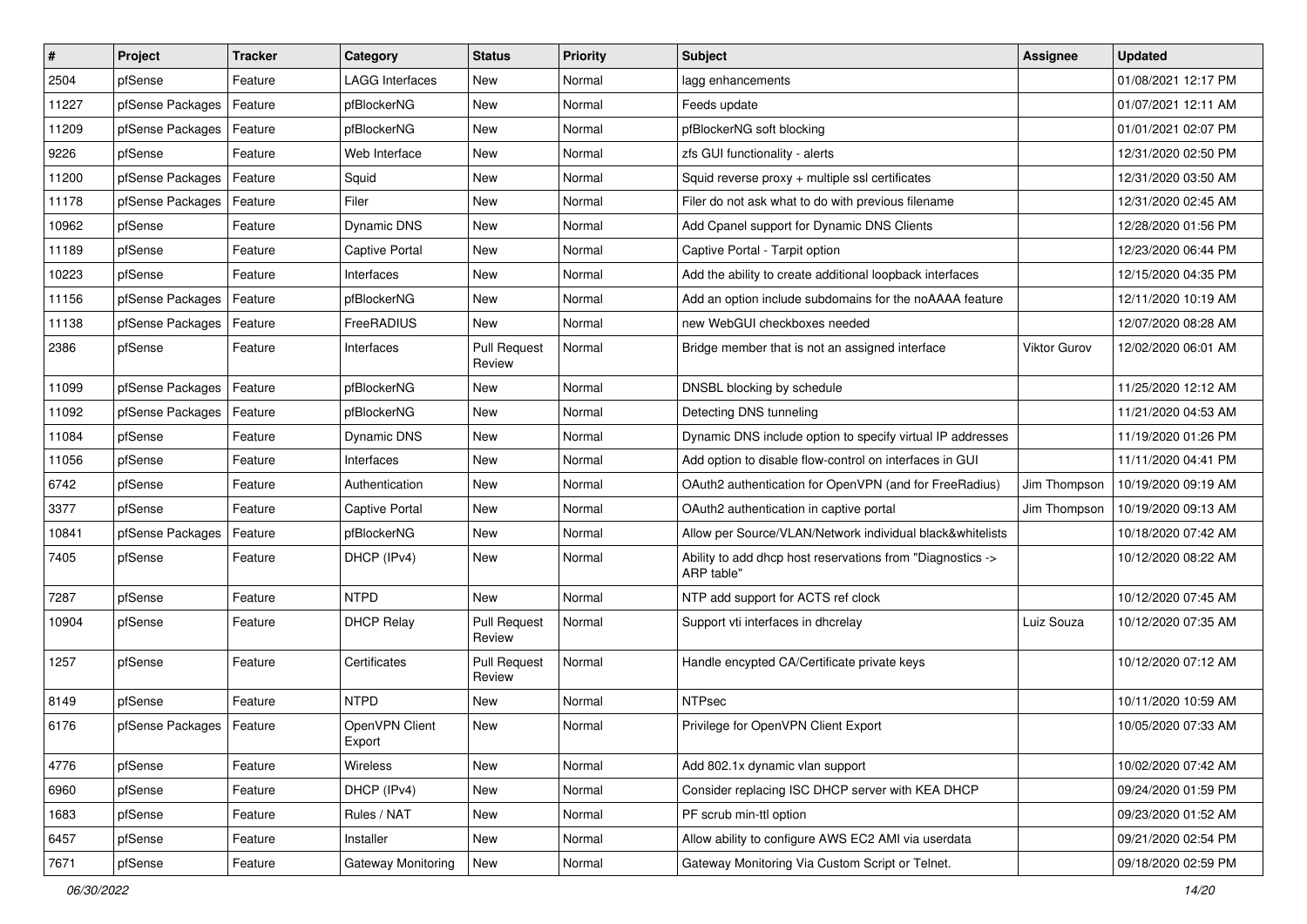| #     | Project          | <b>Tracker</b> | Category                        | <b>Status</b> | <b>Priority</b> | <b>Subject</b>                                                                                    | <b>Assignee</b> | <b>Updated</b>      |
|-------|------------------|----------------|---------------------------------|---------------|-----------------|---------------------------------------------------------------------------------------------------|-----------------|---------------------|
| 9545  | pfSense Packages | Feature        | <b>FRR</b>                      | New           | Normal          | Enable MULTIPATH in FRR                                                                           | Jim Pingle      | 09/18/2020 12:52 PM |
| 10890 | pfSense          | Feature        | Interfaces                      | New           | Normal          | Allow multiple assigned interfaces to track status of a single<br>switch port                     |                 | 09/14/2020 07:20 AM |
| 9130  | pfSense          | Feature        | DHCP (IPv4)                     | <b>New</b>    | Normal          | Request ID [#INC-16195]: DHCP - PXE Boot                                                          |                 | 09/10/2020 01:39 PM |
| 8216  | pfSense Packages | Feature        | Telegraf                        | <b>New</b>    | Normal          | Add prometheus output for telegraf                                                                |                 | 09/09/2020 05:33 AM |
| 10865 | pfSense Packages | Feature        | squidguard                      | New           | Normal          | squidGuard lacks options to send traffic action logs to<br>syslog server                          |                 | 09/05/2020 01:21 AM |
| 4591  | pfSense          | Feature        | <b>IPsec</b>                    | <b>New</b>    | Normal          | IPSec Failover Support for IP Addresses instead of<br>Dynamic DNS / Failover Group                |                 | 09/04/2020 12:17 AM |
| 10839 | pfSense          | Feature        | <b>Traffic Shaper</b><br>(ALTQ) | New           | Normal          | Add popular messengers to the Traffic Shaper Wizard                                               |                 | 08/18/2020 10:07 AM |
| 10600 | pfSense Packages | Feature        | pfBlockerNG                     | <b>New</b>    | Normal          | Add support for pfBlockerNG "Action list" feature                                                 |                 | 08/10/2020 02:39 AM |
| 10805 | pfSense          | Feature        | Hardware / Drivers              | <b>New</b>    | Normal          | Intel QAT (QuickAssist) encryption support for PfSense                                            |                 | 07/31/2020 03:13 PM |
| 10347 | pfSense Packages | Feature        | OpenVPN Client<br>Export        | New           | Normal          | Request to add pull-filter                                                                        |                 | 07/29/2020 08:11 AM |
| 6831  | pfSense Packages | Feature        | Snort                           | <b>New</b>    | Normal          | Snort does not support aliases containing FQDN                                                    |                 | 07/11/2020 12:51 PM |
| 9876  | pfSense          | Feature        | <b>Operating System</b>         | New           | Normal          | PFsense on KVM: Web interface hint to disable "Hardware<br>Checksum Offloading'                   |                 | 07/03/2020 07:11 AM |
| 10718 | pfSense          | Feature        | Notifications                   | <b>New</b>    | Normal          | Email notifications - add new field to enter a from: name                                         |                 | 07/01/2020 09:08 AM |
| 8712  | pfSense          | Feature        | <b>Traffic Shaper</b><br>(ALTQ) | New           | Normal          | QOS on ipsec links                                                                                |                 | 06/22/2020 06:27 AM |
| 10653 | pfSense Packages | Feature        | <b>FRR</b>                      | New           | Normal          | Allow to download frr status                                                                      | Jim Pingle      | 06/11/2020 01:21 AM |
| 10651 | pfSense          | Feature        | OpenVPN                         | New           | Normal          | Remove/replace deprecated OpenVPN options                                                         |                 | 06/10/2020 11:32 AM |
| 10621 | pfSense          | Feature        | Hardware / Drivers              | Feedback      | Normal          | Update system.inc/system_identify_specific_platform()<br>update to accommodate AWS, Azure and GCP |                 | 06/02/2020 03:16 PM |
| 2983  | pfSense          | Feature        | DHCP (IPv4)                     | <b>New</b>    | Normal          | DHCPD: Add vendor-class-identifier and MAC-OIDs                                                   |                 | 05/29/2020 09:24 PM |
| 10581 | pfSense          | Feature        | Logging                         | New           | Normal          | Provide ability to disable nginx access logging to remote<br>syslog server                        |                 | 05/21/2020 08:36 PM |
| 6228  | pfSense          | Feature        | <b>Operating System</b>         | <b>New</b>    | Normal          | Please provide a means for IGMPv3 and MLDv2 support                                               |                 | 05/20/2020 03:21 PM |
| 10547 | pfSense Packages | Feature        | New Package<br>Request          | New           | Normal          | Add package addrwatch. Addrwatch is like arpwatch but<br>works with ipv4 and ipv6                 |                 | 05/11/2020 09:20 AM |
| 10514 | pfSense          | Feature        | Web Interface                   | New           | Normal          | Add to every page an unparsed Notes field for<br>administrative reference                         |                 | 04/30/2020 06:32 PM |
| 7260  | pfSense          | Feature        | Rules / NAT                     | New           | Normal          | Source OS / p0f Database Missing Modern Operating<br>Systems                                      |                 | 04/18/2020 02:25 AM |
| 9774  | pfSense Packages | Feature        | Squid                           | New           | Normal          | Squid logs / remote logs                                                                          |                 | 04/17/2020 06:18 AM |
| 10468 | pfSense          | Feature        | Web Interface                   | New           | Normal          | Allow to download log files from WebGUI                                                           |                 | 04/17/2020 06:17 AM |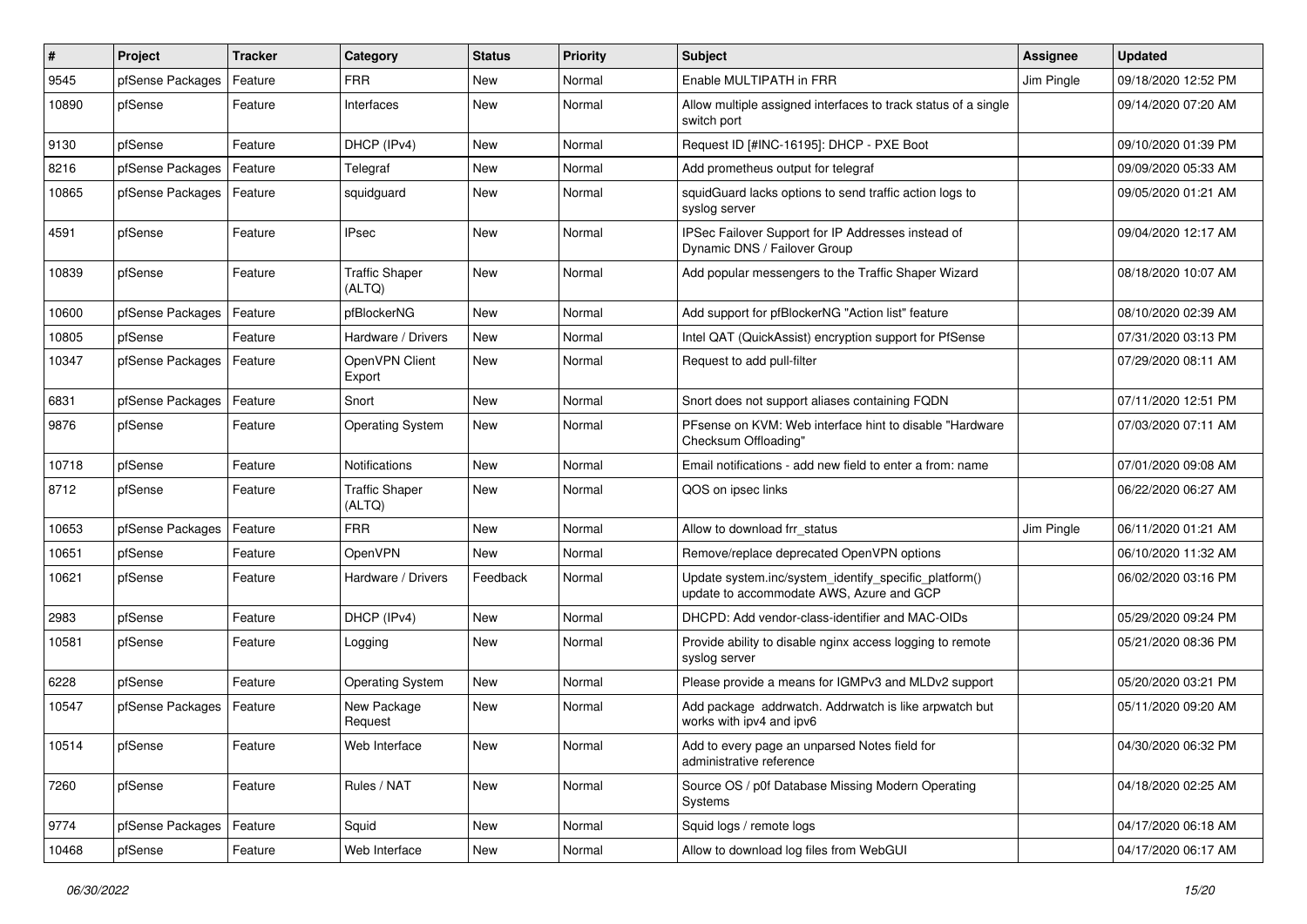| $\vert$ # | Project          | <b>Tracker</b> | Category                                        | <b>Status</b> | Priority | <b>Subject</b>                                                                                         | Assignee   | <b>Updated</b>      |
|-----------|------------------|----------------|-------------------------------------------------|---------------|----------|--------------------------------------------------------------------------------------------------------|------------|---------------------|
| 9156      | pfSense          | Feature        | OpenVPN                                         | <b>New</b>    | Normal   | OpenVPN: Add tickbox for 'nopool' directive                                                            |            | 04/14/2020 01:45 PM |
| 10237     | pfSense          | Feature        | Upgrade                                         | <b>New</b>    | Normal   | Take ZFS snapshot on Upgrade                                                                           |            | 04/07/2020 03:58 PM |
| 10401     | pfSense          | Feature        | Dashboard                                       | New           | Normal   | Request: ability to sort/separate stopped/running Service(s)<br>on Dashboard -> Services Status widget |            | 03/31/2020 04:48 PM |
| 9616      | pfSense Packages | Feature        | New Package<br>Request                          | <b>New</b>    | Normal   | Package for Docs                                                                                       |            | 03/26/2020 06:34 AM |
| 3718      | pfSense          | Feature        | <b>IPv6 Router</b><br>Advertisements<br>(RADVD) | New           | Normal   | radvd - enhancement proposal: ability to advertise routes<br>and some fixes - patches attached         |            | 03/22/2020 02:59 PM |
| 10345     | pfSense          | Feature        | DHCP (IPv4)                                     | <b>New</b>    | Normal   | DHCP lease distinction between online and offline                                                      |            | 03/16/2020 07:56 AM |
| 9680      | pfSense          | Feature        | <b>DHCP Relay</b>                               | New           | Normal   | Seperate DHCP Server and relay per interface                                                           |            | 02/27/2020 10:47 AM |
| 10160     | pfSense Packages | Feature        | New Package<br>Request                          | New           | Normal   | Dedicated Maxmind GeoIP package including license<br>registration                                      |            | 01/03/2020 10:31 PM |
| 10137     | pfSense          | Feature        | Package System                                  | New           | Normal   | net-mgmt/arpwatch: Update to 3.0                                                                       |            | 12/30/2019 05:16 PM |
| 9973      | pfSense Packages | Feature        | <b>NRPE</b>                                     | New           | Normal   | Nagios NRPE package isn't IPv6 capable                                                                 |            | 12/20/2019 03:15 PM |
| 9937      | pfSense          | Feature        | Authentication                                  | New           | Normal   | OpenVPN Login User Privilege                                                                           |            | 11/29/2019 08:46 AM |
| 9912      | pfSense Packages | Feature        | ntop                                            | New           | Normal   | add custom DPI to ntopng                                                                               |            | 11/18/2019 10:57 AM |
| 8985      | pfSense Packages | Feature        | Suricata                                        | <b>New</b>    | Normal   | Suricata: allow configuration for external/internal additional<br>storage                              |            | 11/13/2019 10:07 AM |
| 9044      | pfSense Packages | Feature        | New Package<br>Request                          | New           | Normal   | <b>Add SoftEther</b>                                                                                   |            | 11/02/2019 10:51 AM |
| 1268      | pfSense          | Feature        | Certificates                                    | New           | Normal   | Allow mass renewing of certs                                                                           |            | 11/01/2019 03:17 PM |
| 7248      | pfSense          | Feature        | <b>IPsec</b>                                    | New           | Normal   | Web UI for IPSec settings should warn about poor security<br>choices                                   | Jim Pingle | 10/31/2019 12:15 PM |
| 6103      | pfSense          | Feature        | <b>DNS Resolver</b>                             | New           | Normal   | DNS Resolver Outgoing Interfaces should be able to use<br>Gateway Groups                               |            | 10/21/2019 08:02 AM |
| 9838      | pfSense          | Feature        | OpenVPN                                         | New           | Normal   | PKCS11 support                                                                                         |            | 10/20/2019 02:12 PM |
| 9800      | pfSense          | Feature        | Hardware / Drivers                              | New           | Normal   | Add toggle for net.isr.dispatch=deferred in GUI                                                        |            | 09/29/2019 06:18 AM |
| 9775      | pfSense          | Feature        | Backup / Restore                                | New           | Normal   | AutoConfigBackup - Rolling per day/hour cap on changes,<br>retention policy                            |            | 09/20/2019 09:19 AM |
| 9749      | pfSense Packages | Feature        | Status Monitoring                               | New           | Normal   | 95th percentile missing for quality in monitoring                                                      |            | 09/12/2019 10:39 AM |
| 9732      | pfSense          | Feature        | DHCP (IPv4)                                     | <b>New</b>    | Normal   | System UTC time offset in DHCP Option 2                                                                |            | 09/06/2019 08:39 PM |
| 753       | pfSense          | Feature        | OpenVPN                                         | New           | Normal   | Add OpenVPN foreign option support                                                                     |            | 09/02/2019 10:38 AM |
| 9704      | pfSense Packages | Feature        | FreeRADIUS                                      | New           | Normal   | Enable filter username                                                                                 |            | 08/27/2019 12:07 PM |
| 4503      | pfSense Packages | Feature        | New Package<br>Request                          | New           | Normal   | GNUGateKeeper H.323 Proxy Package                                                                      |            | 08/27/2019 02:54 AM |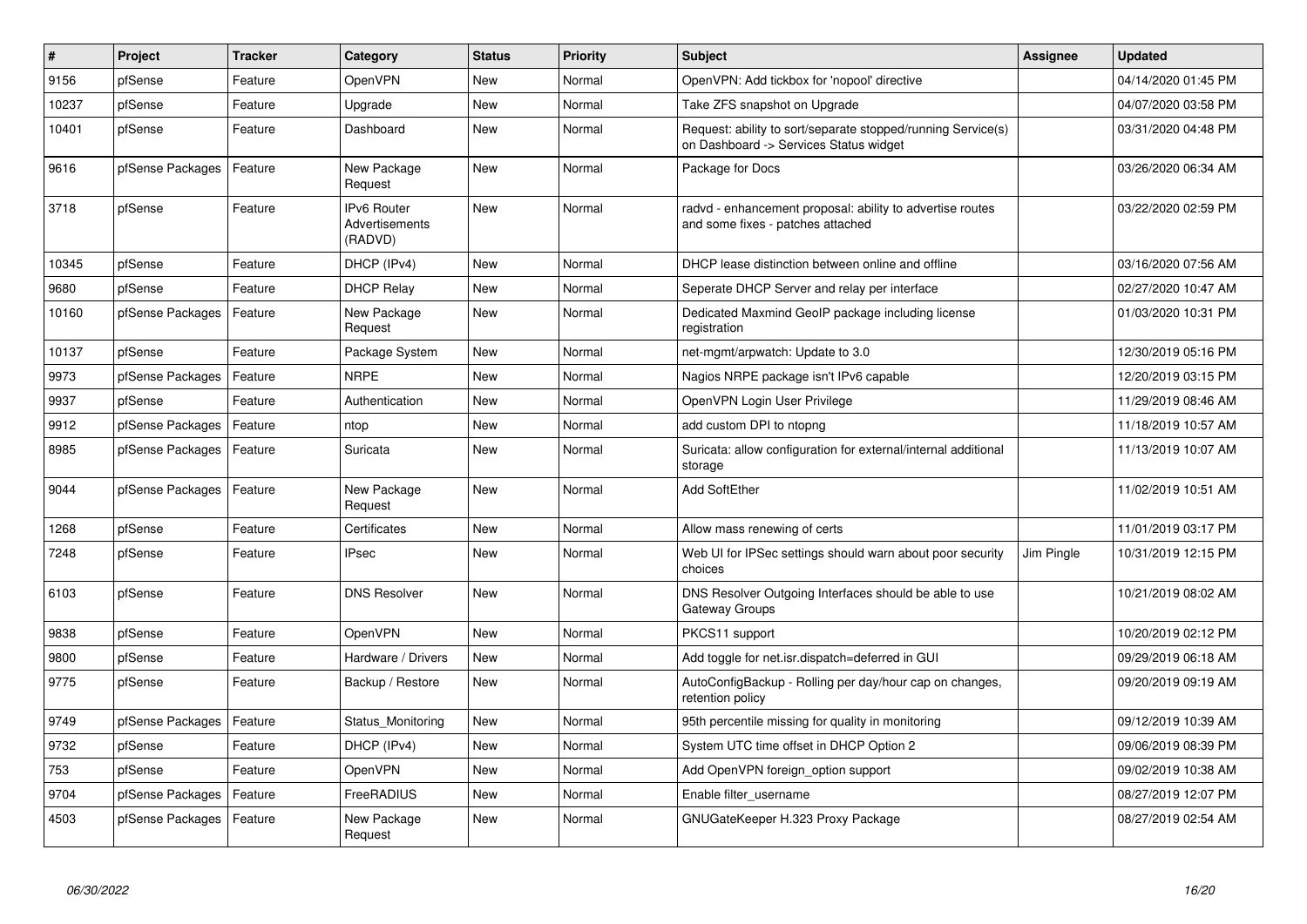| #    | Project | <b>Tracker</b> | Category                            | <b>Status</b> | <b>Priority</b> | <b>Subject</b>                                                                    | <b>Assignee</b> | <b>Updated</b>      |
|------|---------|----------------|-------------------------------------|---------------|-----------------|-----------------------------------------------------------------------------------|-----------------|---------------------|
| 1388 | pfSense | Feature        | Multi-WAN                           | New           | Normal          | 3G outbound failover connection with auto dial-up and<br>hang-up                  |                 | 08/21/2019 11:27 AM |
| 4499 | pfSense | Feature        | <b>LAGG Interfaces</b>              | New           | Normal          | pfSense LAGG interfaces; unable to set speed and duplex<br>for member interfaces. |                 | 08/21/2019 11:16 AM |
| 336  | pfSense | Feature        | <b>LAGG Interfaces</b>              | <b>New</b>    | Normal          | Option to create lagg under assign interfaces                                     |                 | 08/21/2019 11:16 AM |
| 3288 | pfSense | Feature        | Rules / NAT                         | New           | Normal          | Macros for Interface Networks on Outbound NAT rule<br>Source drop-down            |                 | 08/21/2019 11:02 AM |
| 6207 | pfSense | Feature        | Rules / NAT                         | New           | Normal          | Please, add "THIS IF broadcast" Macro for use in firewall<br>rules                |                 | 08/21/2019 11:01 AM |
| 3387 | pfSense | Feature        | Aliases / Tables                    | New           | Normal          | process_alias_urItable Frequency                                                  |                 | 08/21/2019 11:01 AM |
| 1979 | pfSense | Feature        | Aliases / Tables                    | New           | Normal          | Add some default read-only system aliases                                         | Jim Pingle      | 08/21/2019 11:01 AM |
| 7563 | pfSense | Feature        | L <sub>2</sub> TP                   | New           | Normal          | I2tp Suggestion: consider allowing IP/Subnet for the user.                        |                 | 08/21/2019 10:52 AM |
| 6283 | pfSense | Feature        | DHCP (IPv6)                         | New           | Normal          | Register DHCPv6 leases with DNS resolver                                          |                 | 08/21/2019 10:48 AM |
| 8243 | pfSense | Feature        | <b>XMLRPC</b>                       | New           | Normal          | Sync dashboard settings over xmlrpc                                               |                 | 08/21/2019 10:42 AM |
| 8170 | pfSense | Feature        | <b>XMLRPC</b>                       | New           | Normal          | XMLRPC Sync deletes entires on remote System                                      |                 | 08/21/2019 10:42 AM |
| 5825 | pfSense | Feature        | Authentication                      | New           | Normal          | Allow EAP-RADIUS for authentication servers                                       |                 | 08/21/2019 10:32 AM |
| 4098 | pfSense | Feature        | Authentication                      | New           | Normal          | Add option to force a password change on login                                    |                 | 08/21/2019 10:31 AM |
| 1656 | pfSense | Feature        | Diagnostics                         | New           | Normal          | Teach pfctl to kill states by port number                                         |                 | 08/21/2019 09:55 AM |
| 9253 | pfSense | Feature        | User Manager /<br>Privileges        | New           | Normal          | RFE: True View-Only WebCFG options                                                |                 | 08/21/2019 09:21 AM |
| 8558 | pfSense | Feature        | Web Interface                       | <b>New</b>    | Normal          | Add more table sorting in various UI pages                                        |                 | 08/21/2019 09:14 AM |
| 8483 | pfSense | Feature        | <b>Traffic Shaper</b><br>(ALTQ)     | New           | Normal          | Allow user to choose order of Queues status                                       |                 | 08/21/2019 09:12 AM |
| 7781 | pfSense | Feature        | Rules / NAT                         | New           | Normal          | Please Enable Rule Separators on Manual Outbound NAT                              |                 | 08/21/2019 09:07 AM |
| 7182 | pfSense | Feature        | Dashboard                           | New           | Normal          | Break up System Widget on the Dashboard                                           |                 | 08/21/2019 08:59 AM |
| 7418 | pfSense | Feature        | Dynamic DNS                         | New           | Normal          | Dynamic dns should be sorted interface name                                       |                 | 08/21/2019 08:58 AM |
| 7398 | pfSense | Feature        | <b>Traffic Graphs</b>               | Assigned      | Normal          | Show average value of bandwidth in/out on Dashboard<br>trafic graph               | Jared Dillard   | 08/21/2019 08:56 AM |
| 1883 | pfSense | Feature        | <b>Traffic Shaper</b><br>(Limiters) | New           | Normal          | Diag > Limiter Info presentation enhancement                                      |                 | 08/20/2019 03:46 PM |
| 6602 | pfSense | Feature        | User Manager /<br>Privileges        | New           | Normal          | Config writes denied via "deny config write" permission<br>should notify as such  |                 | 08/20/2019 03:43 PM |
| 5556 | pfSense | Feature        | Diagnostics                         | New           | Normal          | No error when downloading non-existing file on<br>Diagnostics/Execute             |                 | 08/20/2019 03:43 PM |
| 2049 | pfSense | Feature        | Rules / NAT                         | New           | Normal          | Show Auto Generated Rules and Use them to turn features<br>on/off when applicable |                 | 08/20/2019 03:37 PM |
| 4456 | pfSense | Feature        | Diagnostics                         | New           | Normal          | Packet capture additional filtering options                                       |                 | 08/20/2019 03:30 PM |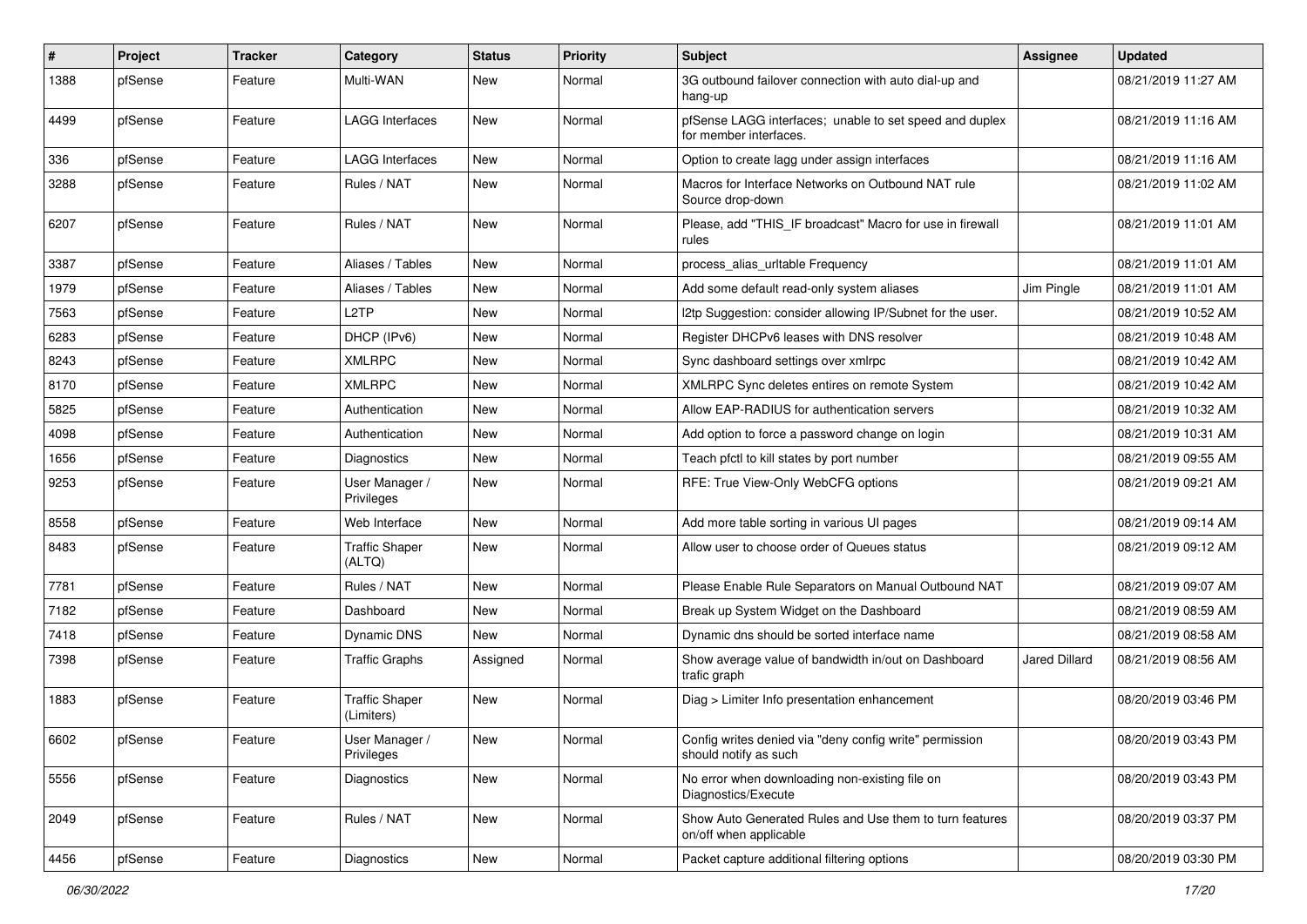| $\#$ | Project          | <b>Tracker</b> | Category                                 | <b>Status</b> | Priority | <b>Subject</b>                                                                                      | <b>Assignee</b>      | <b>Updated</b>      |
|------|------------------|----------------|------------------------------------------|---------------|----------|-----------------------------------------------------------------------------------------------------|----------------------|---------------------|
| 4997 | pfSense          | Feature        | Rules / NAT                              | New           | Normal   | Add setting option to choose default log action for new<br>firewall rules                           |                      | 08/20/2019 03:29 PM |
| 4265 | pfSense          | Feature        | UPnP/NAT-PMP                             | New           | Normal   | UPNP allow use of alias and schedule                                                                |                      | 08/20/2019 02:57 PM |
| 7974 | pfSense          | Feature        | Dashboard                                | New           | Normal   | ZFS RAID Monitor Not available                                                                      |                      | 08/20/2019 01:34 PM |
| 1947 | pfSense          | Feature        | Rules / NAT                              | New           | Normal   | Option to kill all states when creating a block rule                                                |                      | 08/20/2019 01:09 PM |
| 1937 | pfSense          | Feature        | Rules / NAT                              | New           | Normal   | Support for rule groupings                                                                          |                      | 08/20/2019 12:42 PM |
| 4470 | pfSense          | Feature        | IPv6 Router<br>Advertisements<br>(RADVD) | New           | Normal   | RA page in GUI                                                                                      |                      | 08/20/2019 12:20 PM |
| 1833 | pfSense          | Feature        | PPTP                                     | New           | Normal   | PPTP type WAN IPv6 support                                                                          |                      | 08/20/2019 10:12 AM |
| 8279 | pfSense Packages | Feature        | pfBlockerNG                              | New           | Normal   | Consider adding a new option to the Rule Order                                                      |                      | 08/20/2019 09:00 AM |
| 7414 | pfSense Packages | Feature        | Snort                                    | New           | Normal   | snort needs automated refresh on ip change                                                          |                      | 08/20/2019 08:55 AM |
| 8309 | pfSense          | Feature        | Hardware / Drivers                       | New           | Normal   | Include apuled driver to add support for LEDs on PC<br>Engines APU boards                           | Darryn Storm         | 08/20/2019 08:47 AM |
| 7212 | pfSense          | Feature        | Hardware / Drivers                       | <b>New</b>    | Normal   | Provide Driver for SG-1000 Crypto Accelerator                                                       | Luiz Souza           | 08/20/2019 08:46 AM |
| 6574 | pfSense          | Feature        | Hardware / Drivers                       | New           | Normal   | Support USB RNDIS network interfaces                                                                |                      | 08/20/2019 08:46 AM |
| 7699 | pfSense Packages | Feature        | OpenVPN Client<br>Export                 | New           | Normal   | OpenVPN Client Export - Default Gateway                                                             |                      | 08/19/2019 03:32 PM |
| 9038 | pfSense          | Feature        | Logging                                  | New           | Normal   | Live view of any log file                                                                           |                      | 08/19/2019 02:55 PM |
| 7720 | pfSense          | Feature        | Hardware / Drivers                       | New           | Normal   | Add general watchdog kernel modules (like ichwd) and<br>watchdogd support in the GUI.               |                      | 08/19/2019 01:20 PM |
| 6845 | pfSense          | Feature        | Interfaces                               | <b>New</b>    | Normal   | DHCP / DHCPv6 WAN client status page                                                                |                      | 08/19/2019 12:37 PM |
| 2774 | pfSense          | Feature        | DHCP (IPv4)                              | <b>New</b>    | Normal   | Extend DHCP Pools code to allow using different subnets                                             |                      | 08/19/2019 10:27 AM |
| 7686 | pfSense Packages | Feature        | haproxy                                  | New           | Normal   | Add option in HAProxy to configure SSL defaults based on<br>the Mozilla SSL Configuration Generator |                      | 08/16/2019 01:09 PM |
| 8031 | pfSense Packages | Feature        | FreeRADIUS                               | <b>New</b>    | Normal   | FreeRADIUS copy entry function                                                                      |                      | 08/16/2019 01:01 PM |
| 4681 | pfSense          | Feature        | Backup / Restore                         | New           | Normal   | AutoConfigBackup make a way to easily download a saved<br>backup                                    |                      | 08/16/2019 12:46 PM |
| 9627 | pfSense          | Feature        | Captive Portal                           | New           | Normal   | Captive Portal only shows authenticated users                                                       |                      | 08/14/2019 02:48 PM |
| 9591 | pfSense          | Feature        | Rules / NAT                              | New           | Normal   | Add under firewall rules a search box                                                               |                      | 08/14/2019 02:39 PM |
| 9288 | pfSense          | Feature        | Authentication                           | <b>New</b>    | Normal   | SSHGuard add pfSense signature in standard                                                          |                      | 08/14/2019 01:19 PM |
| 9222 | pfSense          | Feature        | Authentication                           | New           | Normal   | Add sshguard log when release an IP                                                                 |                      | 08/14/2019 01:00 PM |
| 9060 | pfSense          | Feature        | Logging                                  | New           | Normal   | add rule name filtering field for firewall log viewer                                               |                      | 08/14/2019 12:38 PM |
| 8929 | pfSense          | Feature        | Web Interface                            | <b>New</b>    | Normal   | Scroll bar css dark theme                                                                           |                      | 08/14/2019 12:16 PM |
| 8274 | pfSense          | Feature        | <b>Traffic Graphs</b>                    | New           | Normal   | Reverse Inverse Traffic Graph View                                                                  | <b>Jared Dillard</b> | 08/14/2019 10:31 AM |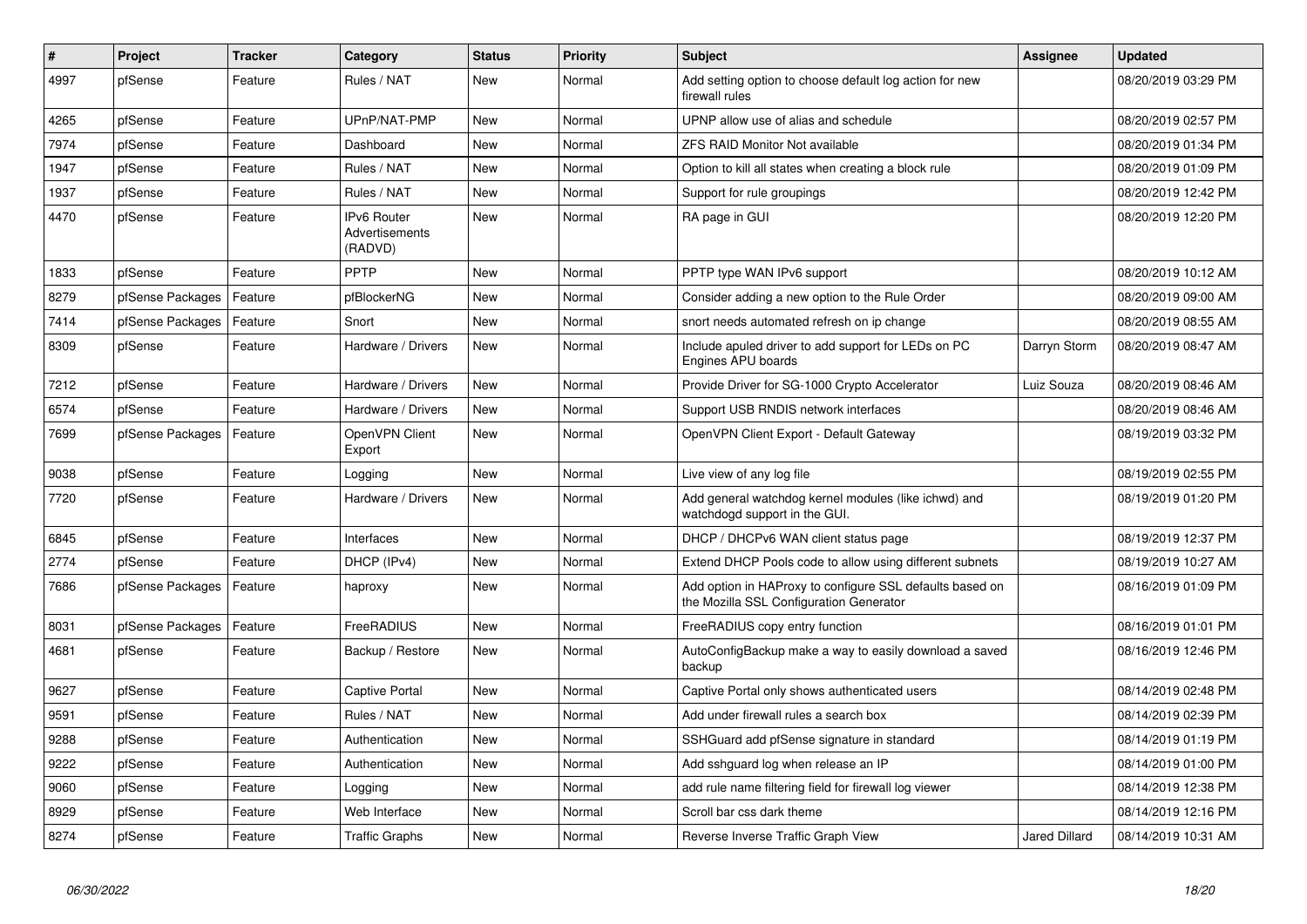| $\vert$ # | <b>Project</b>   | <b>Tracker</b> | Category                                 | <b>Status</b> | Priority | <b>Subject</b>                                                                          | Assignee | <b>Updated</b>      |
|-----------|------------------|----------------|------------------------------------------|---------------|----------|-----------------------------------------------------------------------------------------|----------|---------------------|
| 8372      | pfSense          | Feature        | Logging                                  | <b>New</b>    | Normal   | add gui setting to adjust refresh rate for dynamic firewall<br>logs                     |          | 08/14/2019 10:31 AM |
| 7541      | pfSense          | Feature        | Installer                                | <b>New</b>    | Normal   | ZFS Install, add hot spare option                                                       |          | 08/14/2019 09:32 AM |
| 7881      | pfSense          | Feature        | OpenVPN                                  | <b>New</b>    | Normal   | OpenVPN client - add support for multiple server entries                                |          | 08/14/2019 09:32 AM |
| 8036      | pfSense          | Feature        | <b>IPsec</b>                             | <b>New</b>    | Normal   | Want to run multiple Mobile Client IKEv2 server instances                               |          | 08/14/2019 09:31 AM |
| 7812      | pfSense          | Feature        | Web Interface                            | New           | Normal   | ZFS handling of autopreplace                                                            |          | 08/13/2019 03:53 PM |
| 7800      | pfSense          | Feature        | Logging                                  | New           | Normal   | Add option for state logging                                                            |          | 08/13/2019 03:51 PM |
| 7761      | pfSense          | Feature        | Rules / NAT                              | New           | Normal   | Add a way to match on IPv6 proto=0 (hop-by-hop header<br>extension)                     |          | 08/13/2019 03:49 PM |
| 7738      | pfSense          | Feature        | <b>IPsec</b>                             | <b>New</b>    | Normal   | Highlight which IPSec (or other VPN) crypto modes are<br>hardware-accelerated in the UI |          | 08/13/2019 03:46 PM |
| 5619      | pfSense          | Feature        | <b>Operating System</b>                  | New           | Normal   | Curl with ARES support                                                                  |          | 08/13/2019 02:56 PM |
| 6796      | pfSense          | Feature        | Interfaces                               | <b>New</b>    | Normal   | Allow hostnames as GRE and GIF endpoints                                                |          | 08/13/2019 02:35 PM |
| 6816      | pfSense          | Feature        | IPv6 Router<br>Advertisements<br>(RADVD) | New           | Normal   | Status and/or Diagnostics page for radvd                                                |          | 08/13/2019 02:35 PM |
| 6554      | pfSense          | Feature        | <b>NTPD</b>                              | New           | Normal   | Reintroduce NTP mode7 for IEEE 1588 PTPd interop                                        |          | 08/13/2019 01:40 PM |
| 6555      | pfSense Packages | Feature        | New Package<br>Request                   | New           | Normal   | Support IEEE 1588                                                                       |          | 08/13/2019 01:40 PM |
| 6604      | pfSense          | Feature        | <b>NTPD</b>                              | New           | Normal   | Allow NTP server list to be overridden by DHCP/PPP                                      |          | 08/13/2019 01:39 PM |
| 6615      | pfSense          | Feature        | DHCP (IPv4)                              | New           | Normal   | new DHCP server option                                                                  |          | 08/13/2019 01:39 PM |
| 6412      | pfSense          | Feature        | <b>Operating System</b>                  | <b>New</b>    | Normal   | Add includedir directive for /var/etc/xinet.d to xinetd<br>configuration                |          | 08/13/2019 01:23 PM |
| 6469      | pfSense          | Feature        | Console Menu                             | New           | Normal   | Improve help + self documentation in console PHP shell                                  |          | 08/13/2019 01:23 PM |
| 6470      | pfSense Packages | Feature        | New Package<br>Request                   | <b>New</b>    | Normal   | <b>CloudFlare Integration Module</b>                                                    |          | 08/13/2019 01:23 PM |
| 6539      | pfSense          | Feature        | Rules / NAT                              | <b>New</b>    | Normal   | ICMPv6 filtering requires multiple rules - no range support                             |          | 08/13/2019 01:23 PM |
| 4472      | pfSense          | Feature        | Build / Release                          | <b>New</b>    | Normal   | Cryptographically sign every (sub-)release                                              |          | 08/13/2019 12:53 PM |
| 5080      | pfSense          | Feature        | DHCP (IPv4)                              | <b>New</b>    | Normal   | Settings tab under Services>DHCP Server                                                 |          | 08/13/2019 12:53 PM |
| 4707      | pfSense          | Feature        | Rules / NAT                              | <b>New</b>    | Normal   | Can't override block port 0 rules in filter.inc                                         |          | 08/13/2019 12:53 PM |
| 2024      | pfSense          | Feature        | Package System                           | New           | Normal   | RRD Graphs for packages                                                                 |          | 08/13/2019 12:24 PM |
| 2771      | pfSense          | Feature        | Rules / NAT                              | New           | Normal   | Add packet tracing simulator                                                            |          | 08/13/2019 12:24 PM |
| 385       | pfSense          | Feature        | Captive Portal                           | New           | Normal   | Reverse captive portal                                                                  |          | 08/13/2019 12:23 PM |
| 3424      | pfSense Packages | Feature        | New Package<br>Request                   | New           | Normal   | <b>SCEP</b> server                                                                      |          | 08/13/2019 10:02 AM |